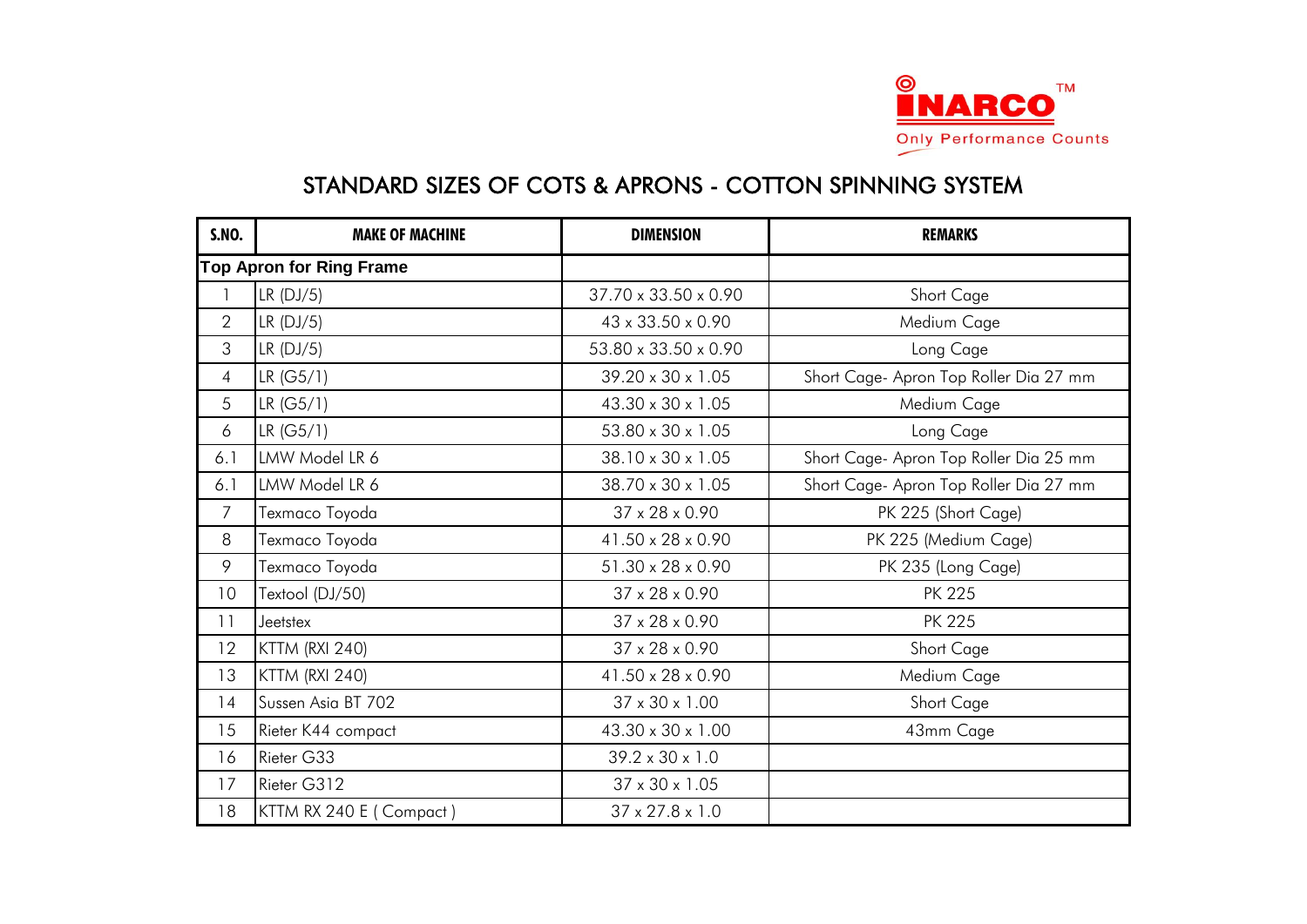

| <b>S.NO.</b> | <b>MAKE OF MACHINE</b> | <b>DIMENSION</b>              | <b>REMARKS</b>                 |
|--------------|------------------------|-------------------------------|--------------------------------|
| 19           | <b>ZINSER</b>          | $37 \times 27.8 \times 1.1$   | C - 351 Model                  |
| 19.          | <b>ZINSER</b>          | $43.5 \times 19.5 \times 1$ . | C - 351 Model Perforated Apron |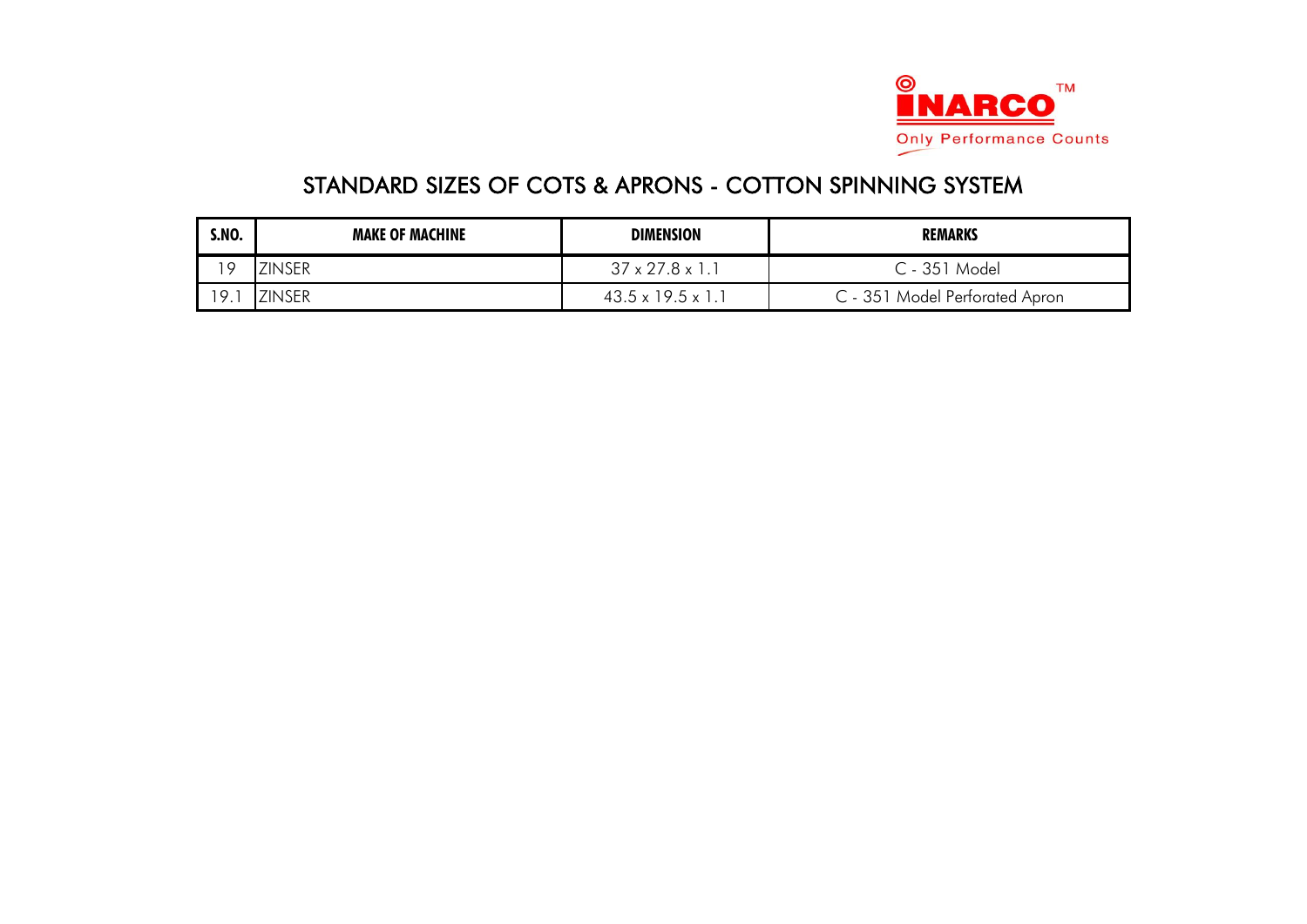

| <b>S.NO.</b>   | <b>MAKE OF MACHINE</b>             | <b>DIMENSION</b>            | <b>REMARKS</b>                          |
|----------------|------------------------------------|-----------------------------|-----------------------------------------|
|                | <b>Bottom Apron for Ring Frame</b> |                             |                                         |
|                | TEXTOOL (DJ/5)                     | 95 x 34 x 0.90              | For Short & Medium Cages                |
| $\overline{2}$ | TEXTOOL (DJ/5)                     | 109 x 34 x 0.90             | For Long Cage                           |
| 3              | LR (G5/1)                          | 80.50 x 30 x 1.05           | For Short Cage                          |
| 4              | LR (G5/1)                          | 82 x 30 x 1.05              | Fro Medium Cage                         |
| 5              | LR (G5/1)                          | 88 x 30 x 1.05              | For Long Cage                           |
| 6              | <b>MMC</b>                         | 76 x 30 x 0.90              |                                         |
| 7              | Textool (DJ/50)                    | 90 x 30 x 0.90              | PK 225 drafting                         |
| 8              | Jeetstex                           | 80 x 30 x 0.90              |                                         |
| 9              | Texmaco Toyoda (RY5)               | 76 x 30 x 0.90              | PK 225 Drafting for Short & Medium Cage |
| 10             | Texmaco Toyoda (RY5)               | 80 x 30 x 0.90              | PK 235 Drafting                         |
| 11             | Texmaco Toyoda (RY5)               | 82 x 30 x 0.90              | Long Cradle                             |
| 12             | <b>KTTM</b>                        | 37.30 x 30 x 1.20           | Short Cage                              |
| 13             | <b>KTTM</b>                        | 41.60 x30 x 1.20            | Medium Cage                             |
| 14             | Sussen Asia BT 702 Model           | 38.10 x 30 x 1.00           | Short Cage                              |
| 15             | Zinser                             | 72.50 x 30 x 1.10           |                                         |
| 16             | Zinser compact                     | $64.9 \times 30 \times 0.9$ | 351 C Model                             |
| 17             | Marzoli                            | 72.50 x 30 x 1.10           |                                         |
| 18             | Rieter K44                         | 72.50 x 30 x 0.90           | Knurled Inner Surface                   |
| 19             | Rieter G33                         | 79.40 x 30 x 0.90           |                                         |
| 20             | Rieter G312                        | 82 X 30 X 0.90              |                                         |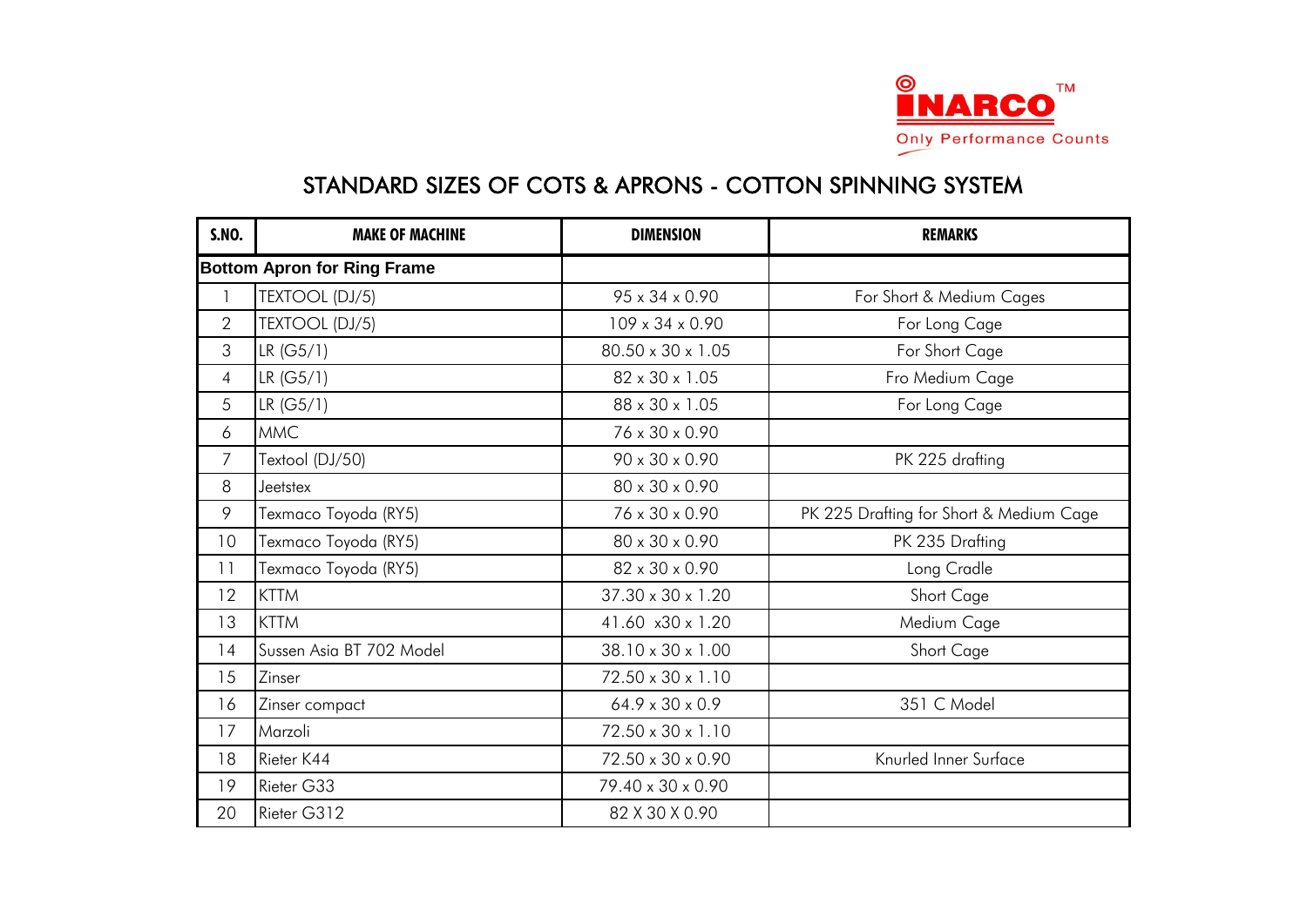

| S.NO.          | <b>MAKE OF MACHINE</b>  | <b>DIMENSION</b>             | <b>REMARKS</b> |
|----------------|-------------------------|------------------------------|----------------|
| $\cap$ 1<br>∠∣ | Chinese (Jingwei)       | $83 \times 30 \times 1.10$   | Short Cage     |
| 22             | KTTM RX 240 E (Compact) | $41.6 \times 30 \times 1.10$ |                |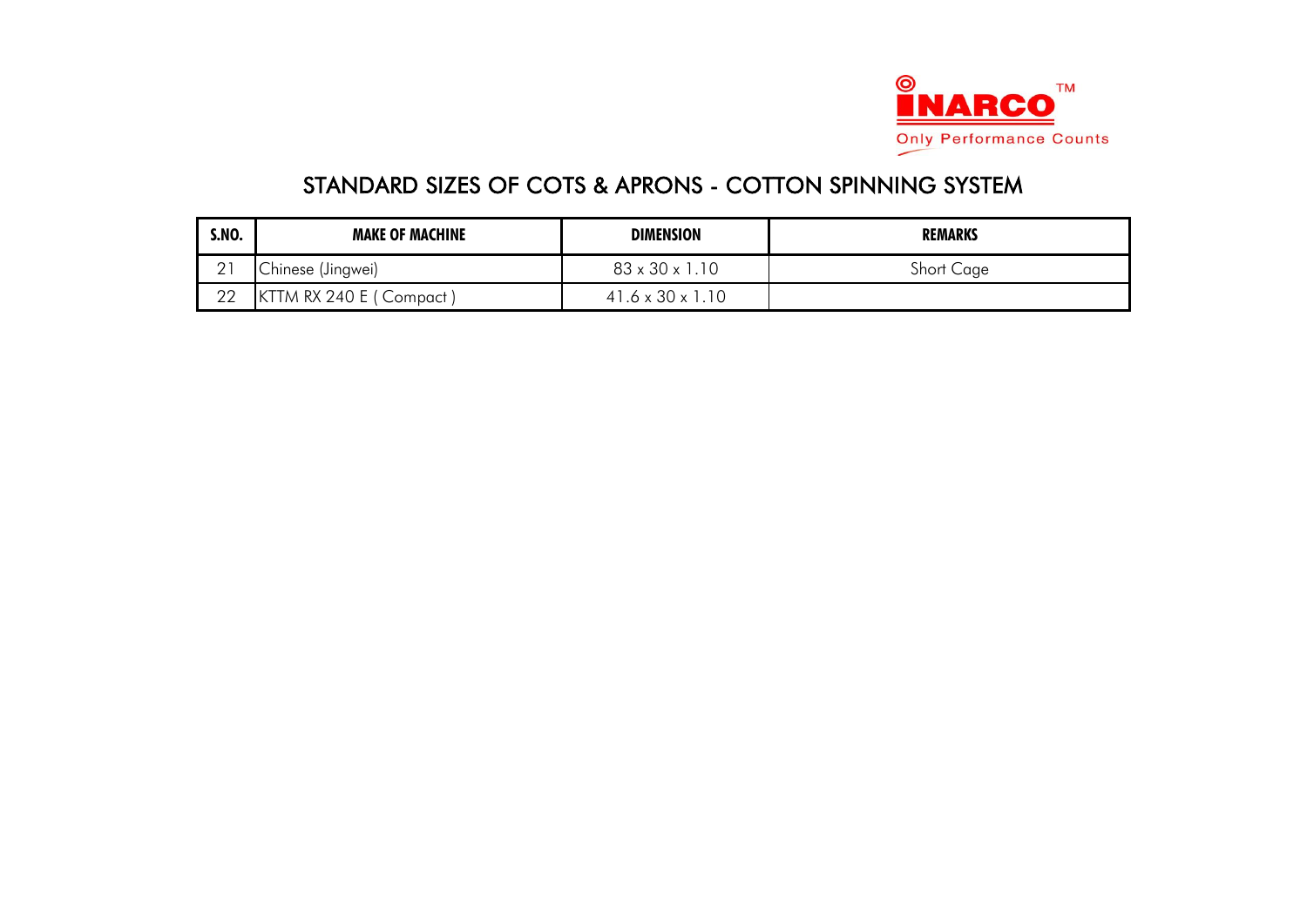

| <b>S.NO.</b>   | <b>MAKE OF MACHINE</b>           | <b>DIMENSION</b>             | <b>REMARKS</b>   |
|----------------|----------------------------------|------------------------------|------------------|
|                | <b>Top Apron for Speed Frame</b> |                              |                  |
|                | LMW (LF 1400 & GS)               | 42 x 65 x 0.90               | 36mm Cage        |
| $\mathbf{2}$   | LMW (LF 1400 & GS)               | 42 x 65 x 0.90               | 43mm Cage        |
| 3              | LMW (LF 1400)                    | 50.60 x 65 x 0.90            | 50mm Cage        |
| $\overline{4}$ | LMW (LF & GS)                    | 56.20 x 65 x 0.90            | 59mm Cage        |
| 5              | Textool (TS 15)                  | 37 x 39.80 x 0.90            | Shrot Cage       |
| 6              | Textool (TS 15)                  | 43.30 x 39.80 x 0.90         | Medium Cage      |
| $\overline{7}$ | Textool (TS 15)                  | 52.70 x 39.80 x 0.90         | Long Cage        |
| 8              | Texmaco Howa                     | 37 x 40 x 0.90               | Short Cage       |
| 9              | Texmaco Howa                     | 51.30 x 40 x 0.90            | Long Cage        |
| 10             | Texmaco (RME)                    | 37 x 39.80 x 1.10            |                  |
| 11             | LMW (LF 1400A)                   | 42 x 38.50 x 0.90            | 36mm Cage        |
| 12             | LMW (LF 1400A)                   | 46 x 38.50 x 0.90            | 43mm Cage        |
| 13             | LMW (LF 1400A)                   | 50.60 x 38.50 x 0.90         | 50mm Cage        |
| 14             | Zinser                           | 37 x 30 x 0.90               | PK 1600 Drafting |
| 15             | Toyoda FL 16                     | $37 \times 40 \times 1.00$   | Short Cage       |
| 16             | Electrojet                       | $37 \times 39.8 \times 1.00$ | Short Cage       |
| 17             | Electrojet                       | 43.5 x 39.8 x 1.00           | Medium Cage      |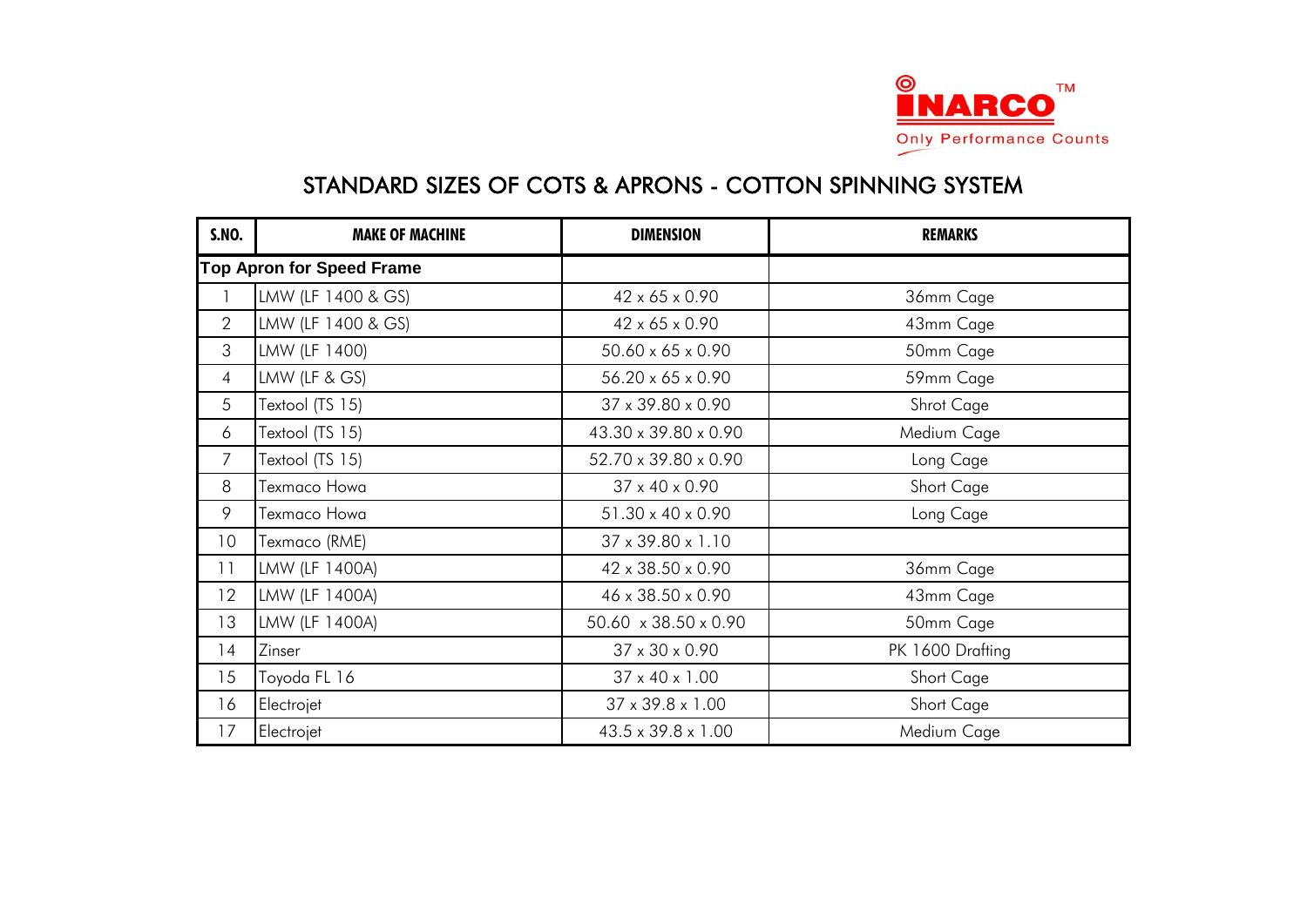

| <b>S.NO.</b>   | <b>MAKE OF MACHINE</b>              | <b>DIMENSION</b>              | <b>REMARKS</b>      |
|----------------|-------------------------------------|-------------------------------|---------------------|
|                | <b>Bottom Apron for Speed Frame</b> |                               |                     |
|                | LMW (LF 400 & GS)                   | 97 x 67 x 0.90                | For 36 & 43mm Cage  |
| $\overline{2}$ | LMW (LF 1400 & GS)                  | 108 x 67 x 0.90               | For 50 & 29mm Cage  |
| 3              | Textool                             | 97 x 40 x 1.00                | Short & Medium Cage |
| 4              | Textool                             | $104 \times 40 \times 1.00$   | Long Cage           |
| 5              | Marzoli                             | 82 x 40 x 0.90                |                     |
| 6              | Texmaco Toyoda                      | 90 x 40 x 0.90                | Short Cage          |
| 7              | Texmaco Toyoda                      | 97 x 40 x 0.90                | Long Cage           |
| 8              | Texmaco (RME Model)                 | 37.50 x 40 x 1.40             |                     |
| 9              | LMW (LF 1400A)                      | 76 x 40 x 0.90                | 36 & 43mm Cage      |
| 10             | Toyoda FL 16                        | 38.80 x 39.80 x 1.40          | Short Cage          |
| 11             | Toyoda FL 16                        | 43.30 x 39.80 x 1.40          | Medium Cage         |
| 12             | Zinser                              | $36.25 \times 42 \times 1.10$ |                     |
| 13             | Electrojet                          | 79 x 39.8 x 1.10              |                     |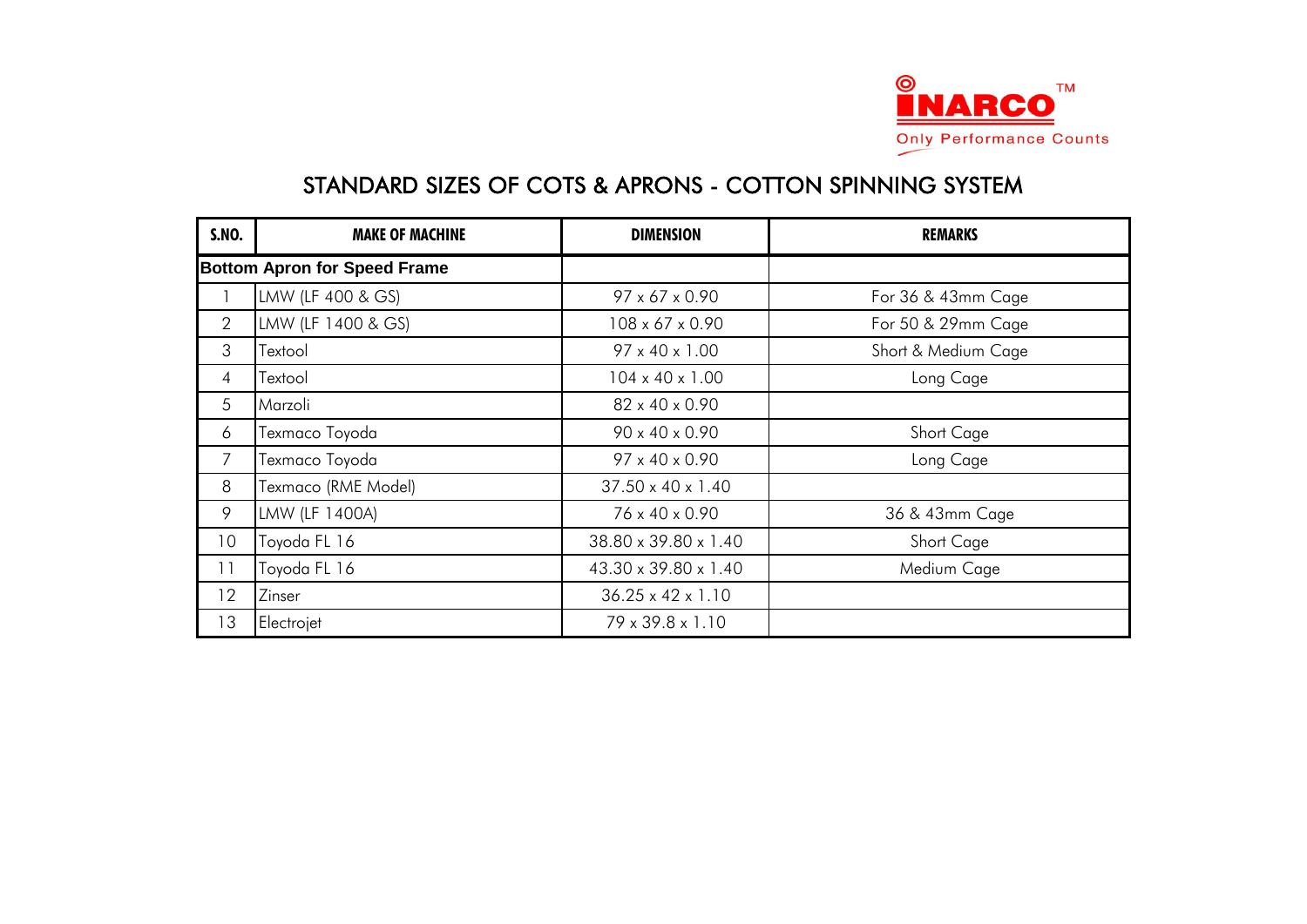

| <b>S.NO.</b>   | <b>MAKE OF MACHINE</b>          | <b>DIMENSION</b>          | <b>REMARKS</b>         |
|----------------|---------------------------------|---------------------------|------------------------|
|                | <b>Cot for Draw Frame</b>       |                           |                        |
|                | L.R. (DO/2S)                    | 20.20 x 40 x 210.50       | $83^\circ$ A           |
| $\overline{2}$ | Padmatex                        | 20 x 30 x 160             | 83° A (2 nd & 3rd Row) |
| 2.1            | Padmatex                        | 23 x 34 x 160             | 83° A (Ist Row)        |
| 3              | Rieter (RSB 51)                 | 26 x 38 x 150             | $78^\circ$ A           |
| $\overline{4}$ | Rieter (SB 52)                  | 26 x 38 x 150             | $78^\circ$ A           |
| 5              | Rieter (Including Ingolstadf &  |                           |                        |
|                | Lakshmi Rieter) Models RSB-1,   | 26 x 38 x 150/158/160     |                        |
|                | RSB-2, RSB-851, RSB-951, SB-2,  |                           |                        |
|                | SB-51, SB-52                    |                           |                        |
| 6              | Rieter SB D-10 & RSB D-30       | 26 x 38 x 150/158/160     |                        |
| $\overline{7}$ | Rieter D1/1& D1/2A              | 25.20 x 39 x 218          |                        |
| 7.1            | Rieter D1/1& D1/2A              | 19.80 x 29 x 218          |                        |
| 8              | Trutzchler HSR-900              | 23 x 34 x 186             |                        |
| 9              | Rieter LR DO6                   | 25.30 x 39 x 186          |                        |
| 10             | Trutzchler HSR-1000             | 23 x 34 x 175             |                        |
| 11             | Zinser 720/ Padmatex (4 over 3) | 23 x 34 x 160             |                        |
| 12             | Zinser 720/ Padmatex (5 over 3) | 20 x 30 x 160             |                        |
| 13             | Zinser 730                      | 23 x 34 x 180             |                        |
| 14             | Vouk SH-802                     | $30 \times 45 \times 175$ |                        |
| 4.1            | Vouk SH-802                     | 23.10 x 34 x 175          |                        |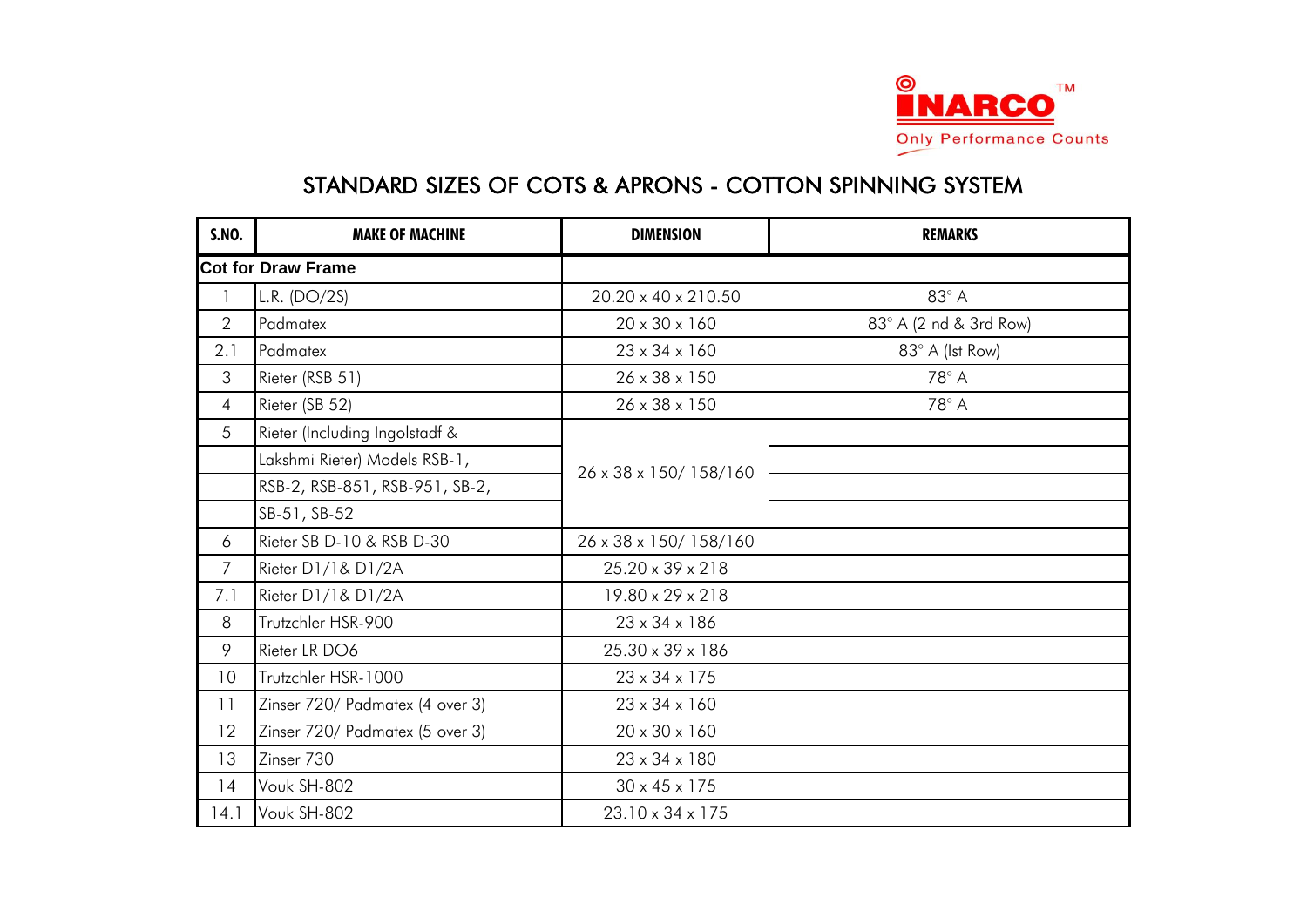

| <b>S.NO.</b> | <b>MAKE OF MACHINE</b>       | <b>DIMENSION</b>          | <b>REMARKS</b> |
|--------------|------------------------------|---------------------------|----------------|
| 15           | Vouk VS-4A                   | $30 \times 45 \times 220$ |                |
| 15.1         | Vouk VS-4A                   | 23.10 x 38 x 220          |                |
| 16           | Cherry Hara DX-400/DX-500    | $22 \times 34 \times 180$ |                |
| 17           | Cherry Hara/ Toyoda USC-600/ | $22 \times 34 \times 180$ |                |
|              | DYH-800/DX7H2/DT-110A        | $23 \times 34 \times 180$ |                |
| 18           | Howa/ Texmaco, Howa DFK-2CD  | 24 x 34 x 180             |                |
| 19           | Howa DFH5/DFH8               | $24 \times 34 \times 216$ |                |
| 20           | DX 7A (Hara)                 | $26 \times 38 \times 160$ |                |
| 20.1         | DX 7A (Hara)                 | $23 \times 34 \times 160$ |                |
| 21           | DX8                          | $26 \times 38 \times 160$ |                |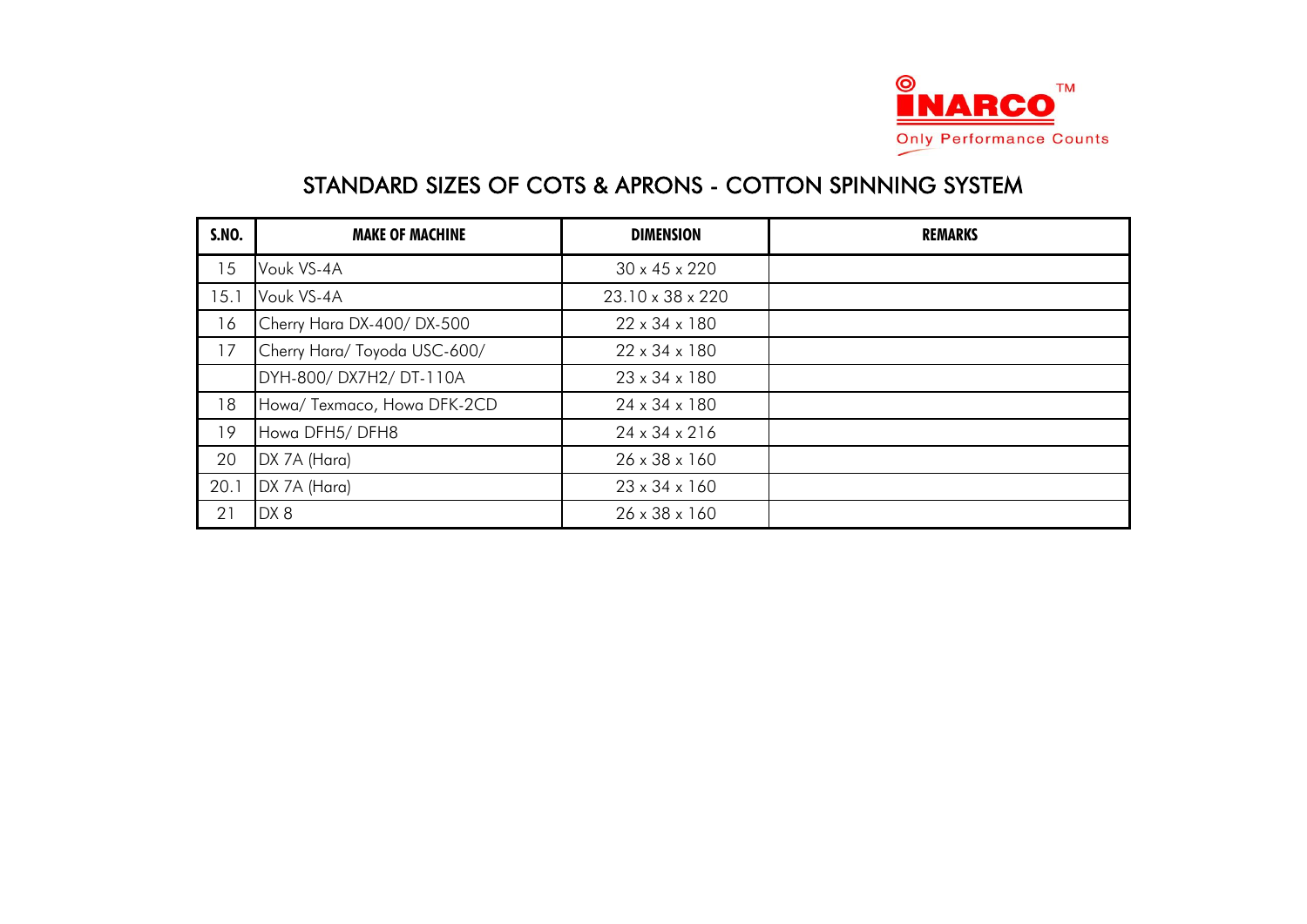

| <b>S.NO.</b>   | <b>MAKE OF MACHINE</b>         | <b>DIMENSION</b>         | <b>REMARKS</b>                                       |
|----------------|--------------------------------|--------------------------|------------------------------------------------------|
|                | <b>Cot for Ring Frame</b>      |                          |                                                      |
|                | LMW (G5/1/LR6)                 | 19 x 30 x 28             | Front & Back (For M/c. with 27mm dia Bottom roller)  |
| $\overline{2}$ | LMW (G5/1/LR6)                 | 19 x 32 x 28             | Front & Back (For M/c. with 30 mm dia Bottom roller) |
| $\overline{4}$ | TEXTOOL (DJ/5)                 | 19 x 29 x 34             | Front & Back (For Short Cradle)                      |
| 4.1            | TEXTOOL (DJ/5)                 | 19 x 32 x 34             | Front & Back (Medium & Long Cradle)                  |
| 5              | Textool (DJ/50)                | $19 \times 29 \times 25$ | Front & Back (For Short Cradle)                      |
| 6              | Jeetstex                       | 19 x 28.50 x 25          |                                                      |
| $\overline{7}$ | Texmaco                        | 19 x 28.50 x 25.40       | PK 225 Short & Medium Cage                           |
| 7.1            | Texmaco                        | 19 x 35 x 25             | PK 235 Long Cage                                     |
| 8              | <b>KTTM</b>                    | $19 \times 29 \times 28$ | Short                                                |
| 8.1            | <b>KTTM</b>                    | $19 \times 35 \times 28$ | Medium                                               |
| 9              | Sussen                         | $19 \times 29 \times 28$ | Short                                                |
| 10             | Sussen Elite Compact           | 19 x 29 x 20             | Main Drafting cot                                    |
| 10.1           | Sussen Elite Compact           | 19 x 40 x 20             | Elite Roller cot                                     |
| 10.2           | Sussen Elite Compact Eli Twist | $19 \times 29 \times 25$ | Main Drafting cot                                    |
| 10.3           | Sussen Elite Compact Eli Twist | 19 x 40 x 20             | Elite Roller cot                                     |
|                |                                | $13 \times 25 \times 16$ | Back (1.1 version)                                   |
| 11             |                                | $13 \times 20 \times 16$ | Front (1.1 version)                                  |
|                | Rocos Compact                  | $13 \times 21 \times 19$ | Front (1.4 version)                                  |
|                |                                | 13 x 28 x 22             | Back (1.4 version)                                   |
| 12             | Rieter K44 Compact             | 19 x 32 x 28             | All 3 Postions (Delivery, Front & Back line)         |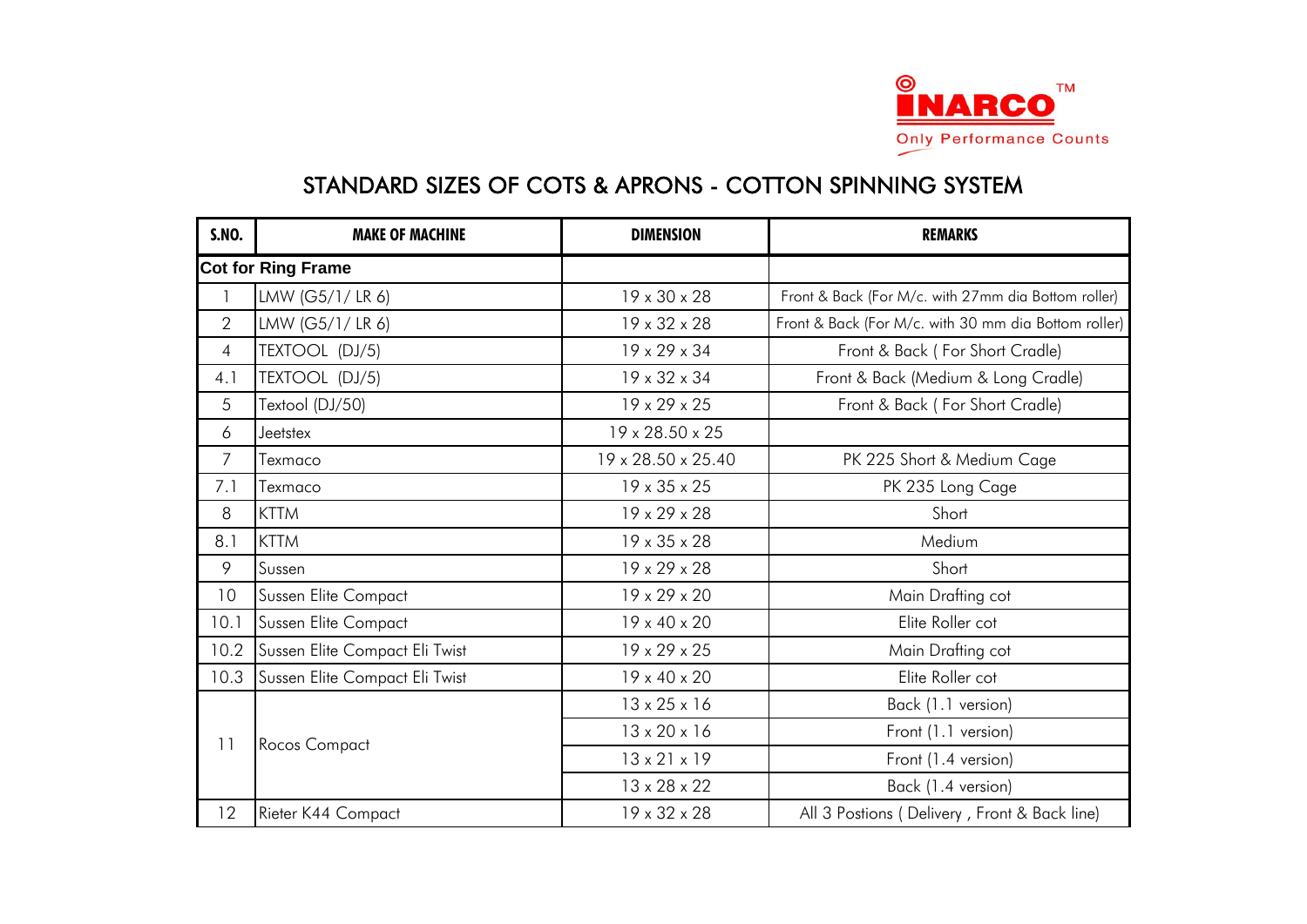

| <b>S.NO.</b>   | <b>MAKE OF MACHINE</b>  | <b>DIMENSION</b>         | <b>REMARKS</b>                             |
|----------------|-------------------------|--------------------------|--------------------------------------------|
|                | KTTM RX 240 E (Compact) | $19 \times 28 \times 25$ | <b>Front Position</b>                      |
| $\overline{4}$ |                         | $19 \times 28 \times 20$ | <b>Delivery Position</b>                   |
|                |                         | $19 \times 28 \times 28$ | <b>Back Position</b>                       |
| 5،             | ZINSER 351C Compact     | $19 \times 28 \times 28$ | <b>Front Position</b>                      |
|                |                         | $19 \times 26 \times 28$ | (Nip Roller - Covered by Perforated Apron) |
|                |                         | $19 \times 28 \times 28$ | <b>Back Position</b>                       |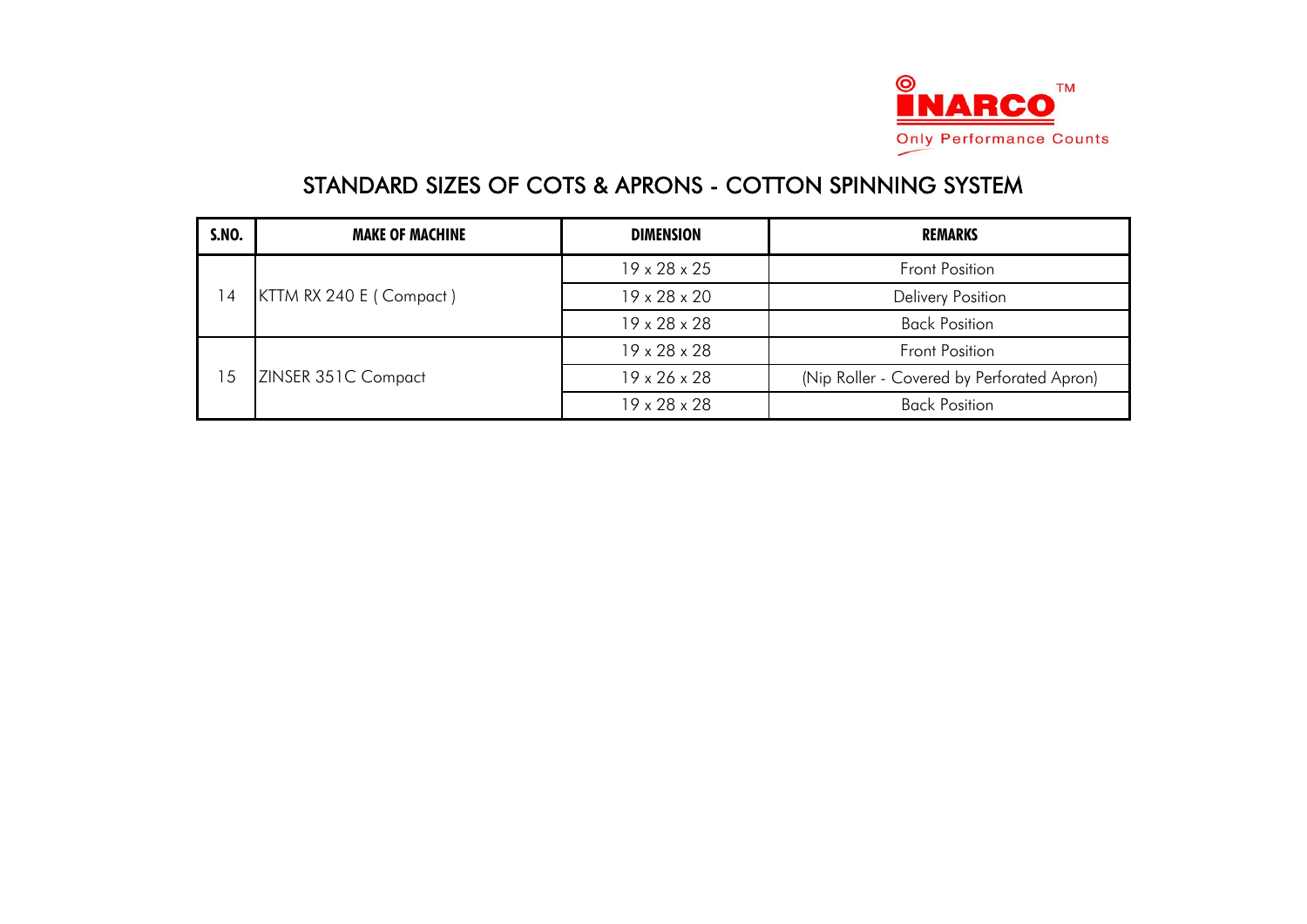

| <b>S.NO.</b>   | <b>MAKE OF MACHINE</b>     | <b>DIMENSION</b>           | <b>REMARKS</b>                                                                                              |
|----------------|----------------------------|----------------------------|-------------------------------------------------------------------------------------------------------------|
|                | <b>Cot for Speed Frame</b> |                            |                                                                                                             |
| $\mathsf{I}$   | LMW (LF1400 & GS)          | $19 \times 29 \times 54$   | For 36mm Cage 1,3 & 4 row (4 over 4 drafting)<br>and 1st & 3rdRow (3 over 3 drafting) - 83° A               |
| $\overline{2}$ | LWM (LF1400 & GS)          | $19 \times 31 \times 68$   | 2nd row (3 over 3 drafting) - $80^\circ$ A                                                                  |
| 3              | LMW (LF1400 & GS)          | $19 \times 32 \times 54$   | For 43/50/59mm Cage 1st, 3rd & 4th rows (4 over 4<br>drafting) and 1st & 3rd row (3 over 3 drafting)- 83° A |
| $\overline{4}$ | Texmaco                    | 19 x 38.50 x 40            | PK 1660 Drafting for Front/ Back.                                                                           |
|                |                            | $19 \times 25 \times 40$   | For Apron Roller - 80° A                                                                                    |
| 5              | LMW (LF1400A)              | $19 \times 31 \times 42$   | 2nd row Apron Roller - 80° A                                                                                |
| 5.1            | LMW (LF1400A)              | $19 \times 29 \times 42$   | 1st & 3rd row (for 36/43mm cage) - 83° A                                                                    |
| 5.2            | LMW (LF1400A)              | $19 \times 32 \times 42$   | 1st & 3rd row (for 50 mm cage)                                                                              |
| 5.3            | LMW (LF1465A)              | $19 \times 29 \times 40$   | For short Cradle (36 MM Cage)                                                                               |
| 5.4            | LMW (LF1465A)              | $19 \times 32 \times 40$   | For Medium & Long Cradle (43, 50 & 59 MM Cage)                                                              |
| 6              | Electrojet                 | $19 \times 28.5 \times 40$ | PK 5025 drafting                                                                                            |
| 6.1            | Electrojet                 | $19 \times 35 \times 40$   |                                                                                                             |
| 7              | Zinser 68 i                | 19 x 29 x 40               | 3 / 3 Drafting                                                                                              |
| 8              | Zinser                     | 19 x 35 x 40               |                                                                                                             |
| 9              | Toyado FL16                | $19 \times 28 \times 40$   | Short Cradle                                                                                                |
| 10             | Toyado FL16                | $19 \times 35 \times 38$   | Medium Cradle                                                                                               |
| 11             | Rieter                     | $19 \times 30 \times 40$   |                                                                                                             |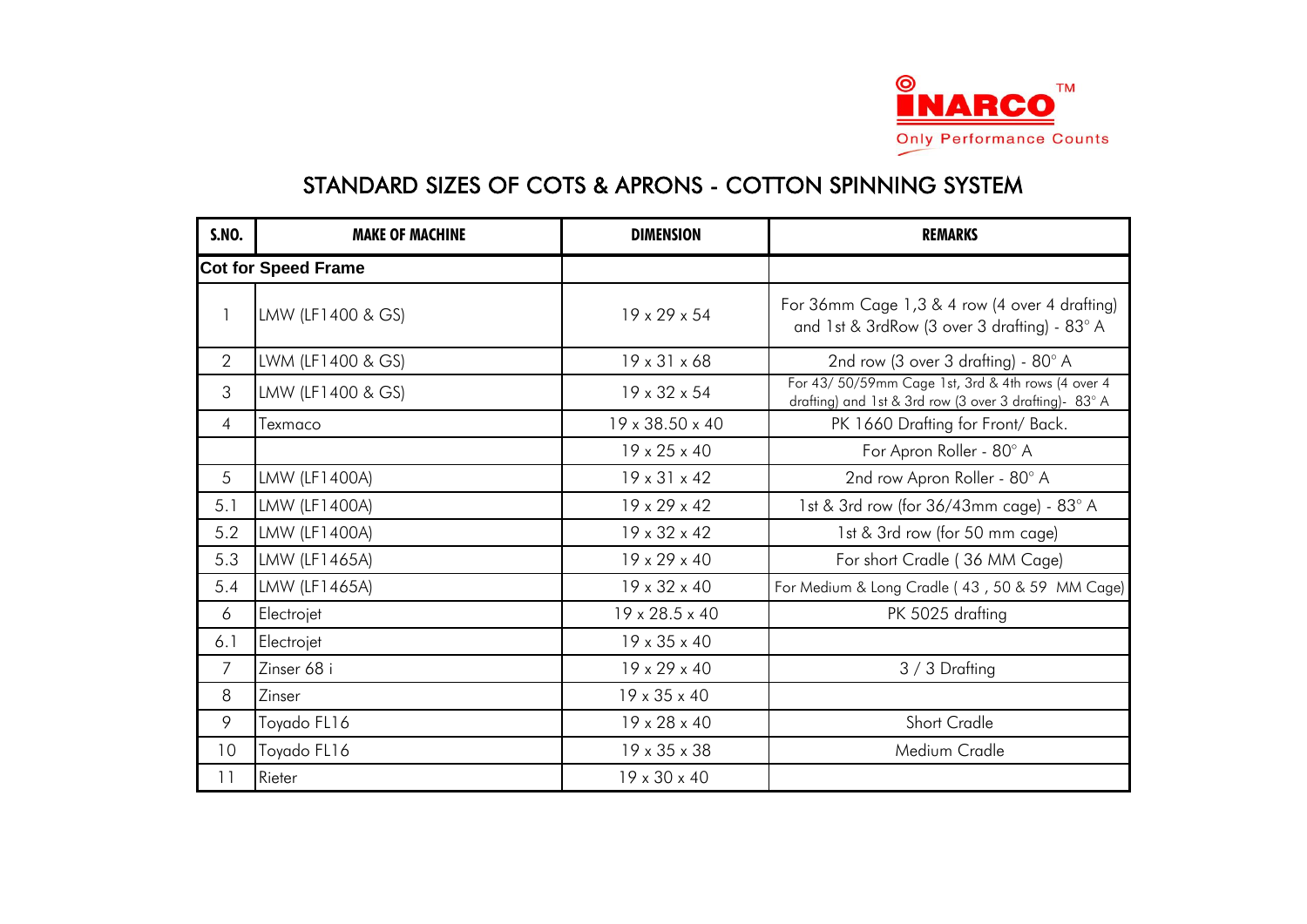

| <b>S.NO.</b>   | <b>MAKE OF MACHINE</b>                          | <b>DIMENSION</b>          | <b>REMARKS</b> |
|----------------|-------------------------------------------------|---------------------------|----------------|
|                | <b>Cot for Lap Former</b>                       |                           |                |
|                | Rieter E2/4 & Lakshmi Rieter E2/4 (Sliver lap)  | 32.30 x 44 x 306          |                |
| 1.1            | Rieter E2/4 & Lakshmi Rieter E2/4 (Sliver lap)  | 28.30 x 37 x 306          |                |
| $\overline{2}$ | Rieter E4/1 & Lakshmi Rieter E4/1A (Ribbon lap) | 32.30 x 41 x 306          |                |
| 3              | Rieter E5/3, E30 (Unilap)                       | 26 x 40 x 300             |                |
| 4              | Vouk RD-300                                     | $30 \times 45 \times 324$ |                |
| 4.1            | Vouk RD-300                                     | 23.40 x 38 x 327          |                |
| 5              | Cherry Hara HL-100                              | 27 x 37 x 280             |                |
| 5.1            | Cherry Hara HL-100                              | 22 x 34 x 180             |                |
| 6              | Cherry Hara SL-100/ Toyoda TS-100               | $21 \times 31 \times 300$ |                |
| $\overline{7}$ | Zinser Hara - Lap Center 820                    | 21 x 27 x 280             |                |
| 7.1            | Zinser Hara - Lap Center 820                    | 27 x 37 x 280             |                |
| 7.2            | Zinser Hara - Lap Center 820                    | 22 x 34 x 180             |                |
| 8              | Howa Fine Lap                                   | 27 x 37 x 275             |                |
| 8.1            | Howa Fine Lap                                   | $21 \times 27 \times 275$ |                |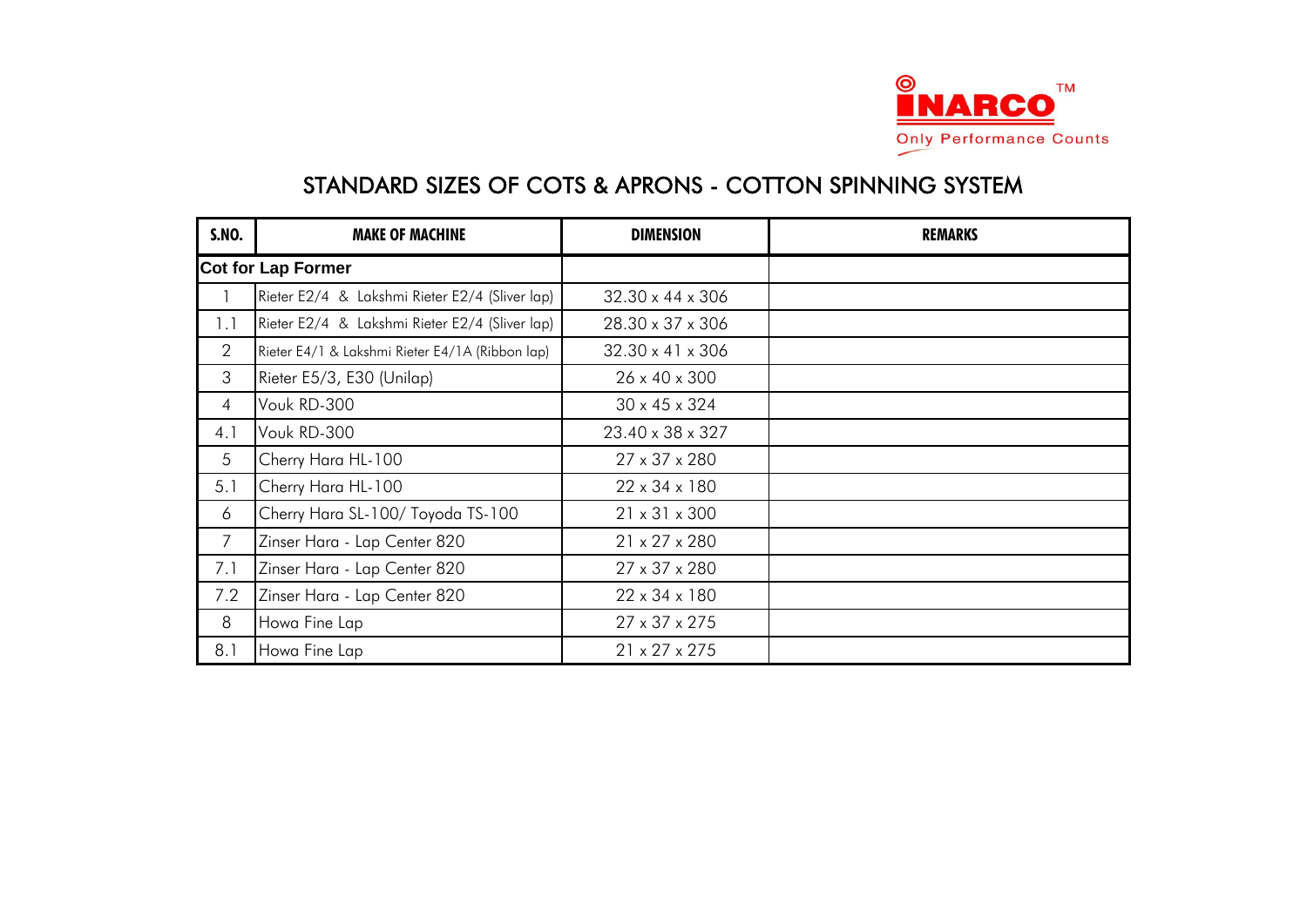

| <b>S.NO.</b>   | <b>MAKE OF MACHINE</b>                | <b>DIMENSION</b>          | <b>REMARKS</b>      |
|----------------|---------------------------------------|---------------------------|---------------------|
|                | <b>Cot for Detaching Roller</b>       |                           |                     |
|                | Rieter E7, E7/2, E7/4                 | 18 x 24 x 324             |                     |
| $\overline{2}$ | Rieter E7/5                           | 15.92 x 24.50 x 338       | Alufitt recommended |
| 3              | Rieter E7/5A, E7/6, E60H, E61, E62,E7 | 15.92 x 24.50 x 348       | Alufitt recommended |
| 4              | Vouk CM-400                           | 16 x 24.50 x 340          |                     |
| 5              | Cherry Hara/ Toyoda VC-250, VC-300,   | $16 \times 23 \times 340$ |                     |
|                | CM-100/ Zinser-830/ CM-110A/VC-5      |                           |                     |
| 6              | Howa HZ                               | $16 \times 24 \times 340$ |                     |
| 7              | <b>LMW LK 250</b>                     | 18.10 x 24 x 326          |                     |
| 8              | LMW LK 54                             | 15.92 x 24.50 x 335       | Alufitt recommended |
| 9              | Toyoda CM 8/ CM 10                    | $16 \times 24 \times 339$ |                     |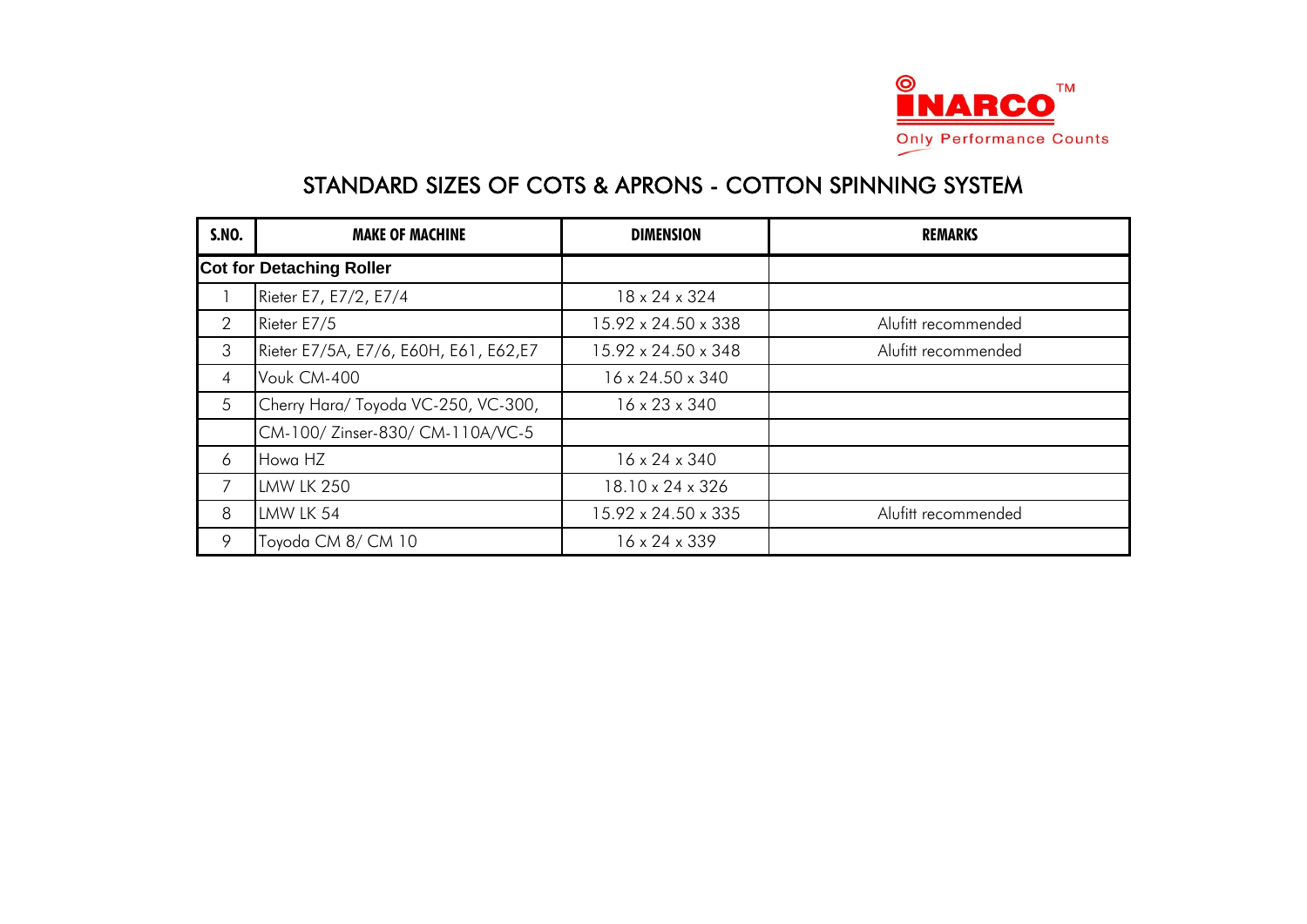

| <b>S.NO.</b>   | <b>MAKE OF MACHINE</b>                      | <b>DIMENSION</b>          | <b>REMARKS</b>                     |
|----------------|---------------------------------------------|---------------------------|------------------------------------|
|                | <b>Cot for Draw Box and Take-off Roller</b> |                           |                                    |
|                | LMW LK 54                                   | $30 \times 45 \times 210$ | <b>Drafting Top Roller Alucore</b> |
| 2              | LMW LK 54                                   | 30 x 45 x 335             | Take Off Roller Alucore            |
| 3              | Rieter E61/E62                              | 29.95 x 45 x 200          | <b>Drafting Top Roller Alucore</b> |
| 4              | Rieter E61/E62                              | 29.95 x 45 x 336          | Take Off Roller Alucore            |
| 5              | E 74                                        | 32.30 x 44 x 223          |                                    |
| 5.1            | E 74                                        | 28.30 x 37 x 223          |                                    |
| 6              | E7/5                                        | 30 x 45 x 200.50          |                                    |
| 6.1            | E7/5A & E7/6                                | 30 x 45 x 200.50          |                                    |
| 6.2            | E60 H                                       | 30 x 45 x 200.50          |                                    |
| $\overline{7}$ | Cherry Hara/ Toyoda                         | $22 \times 31 \times 210$ |                                    |
| 7.1            | VC-250/ VC-300/CM 100/ CM 110A /VC          | $22 \times 31 \times 210$ |                                    |
| 8              | Vouk CM-400                                 | 30 x 45 x 175             |                                    |
| 8.1            | Vouk CM-400                                 | 23.10 x 38 x 175          |                                    |
| 9              | Howa HZ                                     | 24 x 34 x 215             |                                    |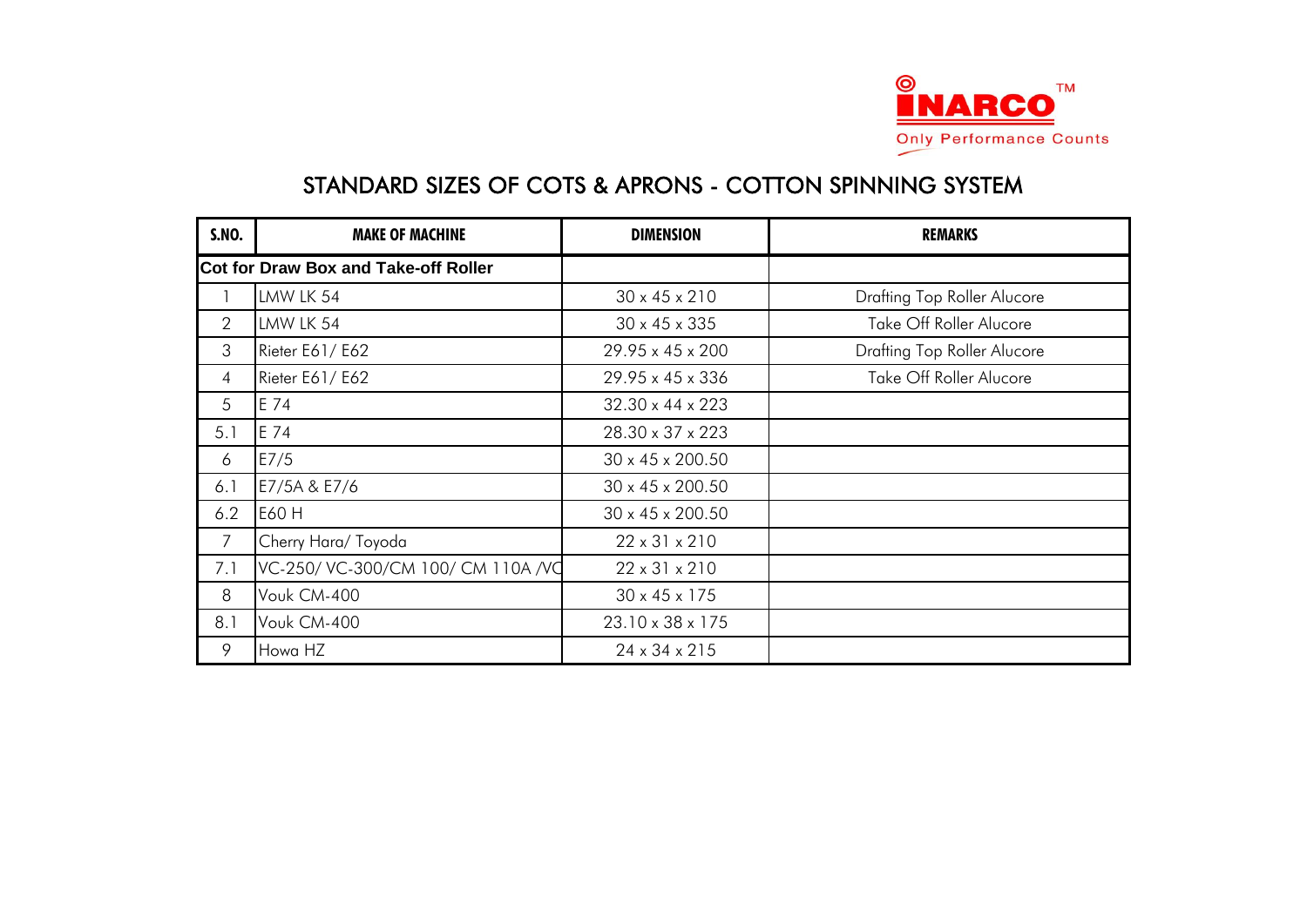

| <b>S.NO.</b> | <b>MAKE OF MACHINE</b>                | <b>DIMENSION</b>  | <b>REMARKS</b> |
|--------------|---------------------------------------|-------------------|----------------|
|              | Nylon Mesh Apron for Compact Spinning |                   |                |
|              | <b>ISUSSEN COMPACT LATTICE APRON</b>  | $36.30 \times 25$ | LA160/LA300    |
|              | <b>RIFA COMPACT LATTICE APRON</b>     | $37.5 \times 22$  | LA160/LA300    |
|              | ITOYADO COMPACT                       | 39.4x 70          | LA160/LA300    |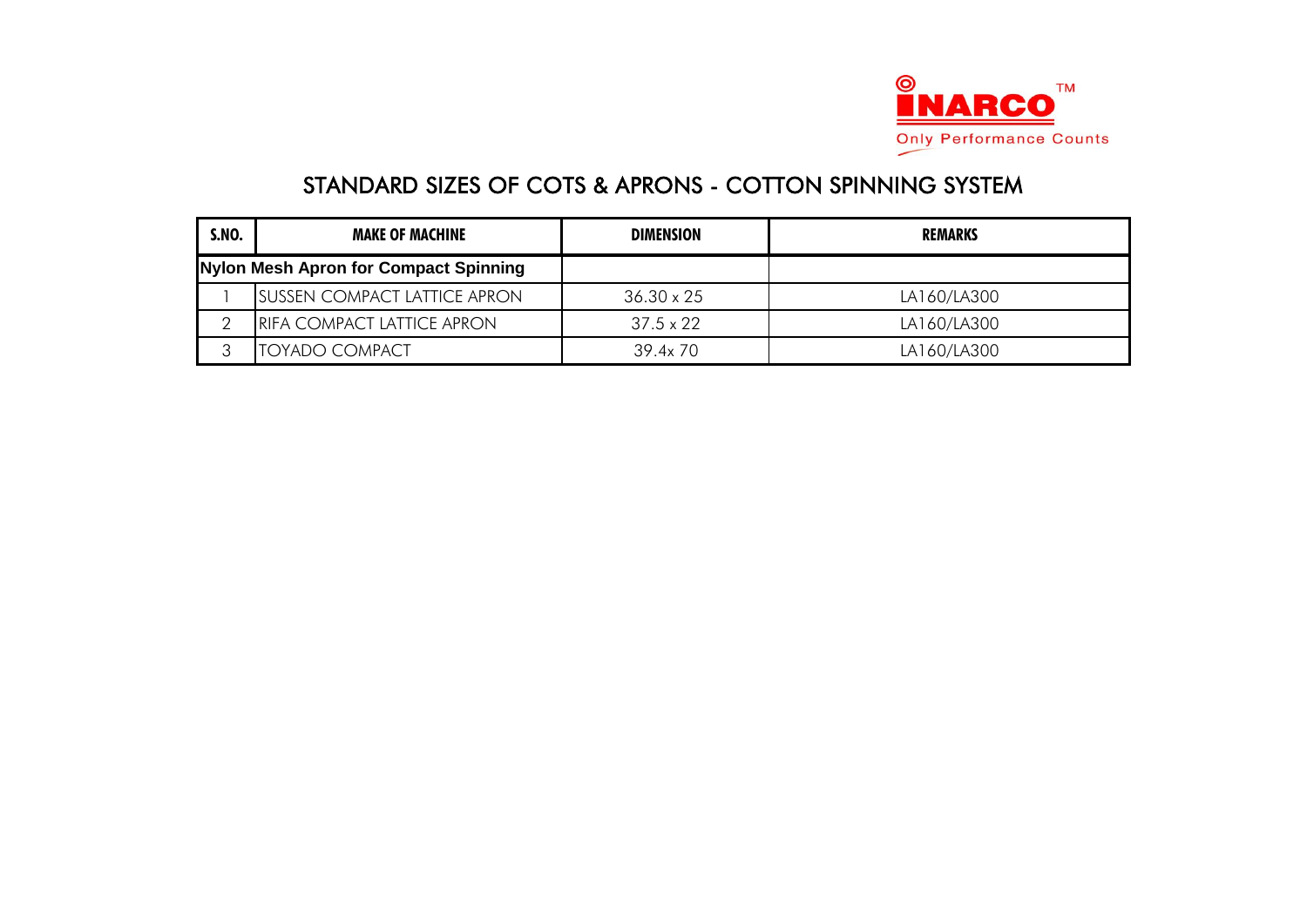

| <b>S.NO.</b>   | <b>MAKE OF MACHINE</b>                  | <b>DIMENSION</b>    |
|----------------|-----------------------------------------|---------------------|
|                | <b>Top Apron for Worsted Ring Frame</b> |                     |
|                | Textool WS-60                           | $84 * 31.8 * 1.1$   |
| $\overline{2}$ | Cognitex                                | $84.2 * 32 * 1.1$   |
| 3              | ZINSER 319                              | $84 * 31.8 * 1.1$   |
| 4              | Zinser                                  | $64.3 * 40 * 1.1$   |
| 5              | M.E.I.                                  | $84.2 * 31.8 * 1.1$ |
| 6              | N.M.M.                                  | $84.1 * 31.8 * 1.1$ |
| 7              | RIETER H6                               | $97 * 40 * 1.1$     |
| 8              | RIETER HOT                              | $79 * 40 * 1.1$     |
| 9              | N.S.E.                                  | $84.2 * 40 * 1.1$   |
| 10             | Zinser 421                              | $84.1 * 31.8 * 1.1$ |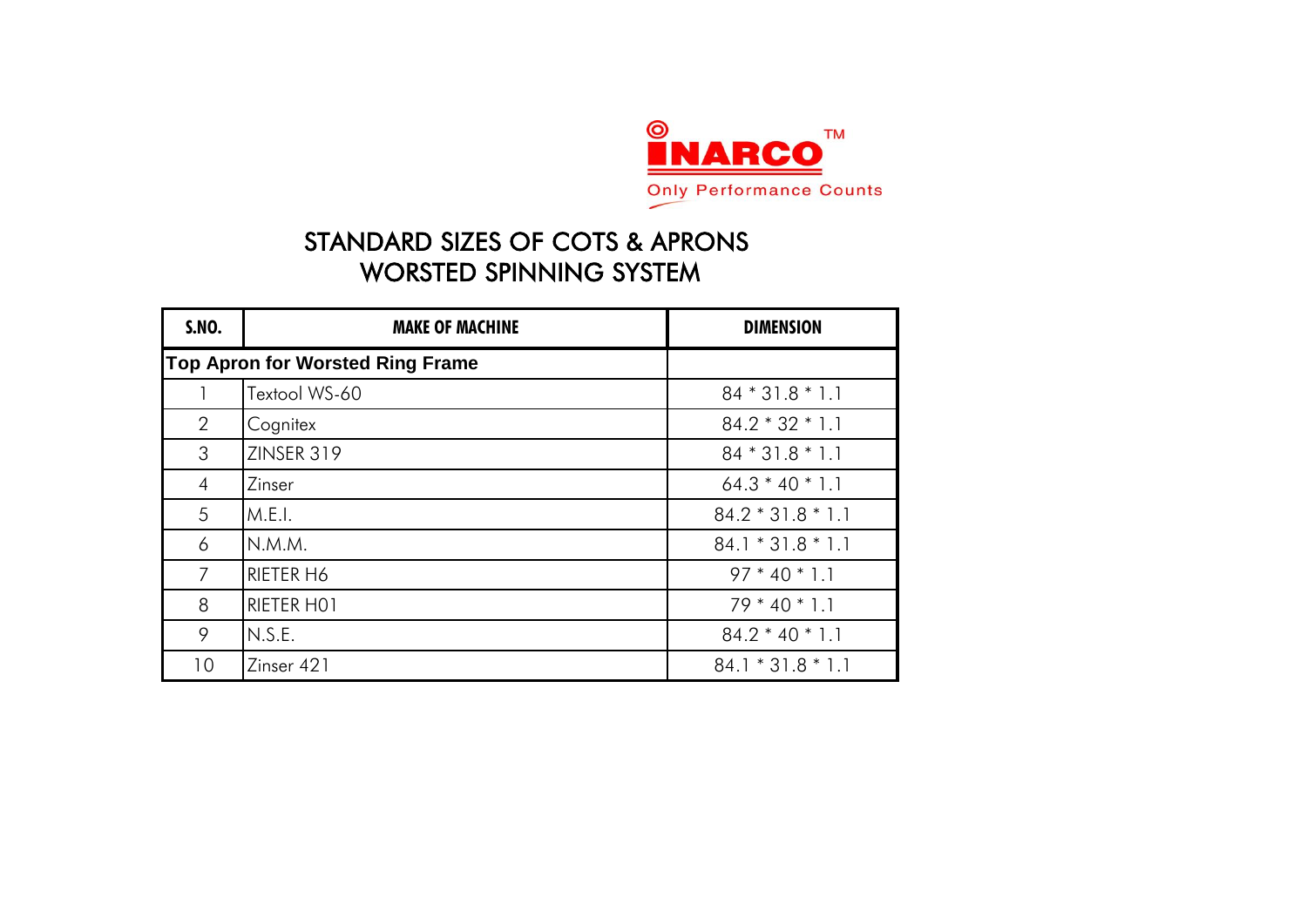

| <b>S.NO.</b>   | <b>MAKE OF MACHINE</b>                     | <b>DIMENSION</b>   |
|----------------|--------------------------------------------|--------------------|
|                | <b>Bottom Apron for Worsted Ring Frame</b> |                    |
|                | Textool WS-60                              | $113 * 34 * 1.1$   |
| $\overline{2}$ | Cognitex                                   | $88.9 * 34 * 1.1$  |
| 3              | ZINSER 319                                 | $88 * 33.3 * 1.1$  |
| $\overline{4}$ | Zinser                                     | $73.2 * 40 * 1.1$  |
| 5              | M.E.I.                                     | $108 * 33.3 * 1.1$ |
| 6              | N.M.M.                                     | $109 * 33 * 1.1$   |
| 7              | RIETER H6                                  | $97 * 40 * 1.1$    |
| 8              | RIETER HOT                                 | $79 * 40 * 1.1$    |
| 9              | N.S.E.                                     | $102 * 40 * 1.1$   |
| 10             | Zinser 421                                 | $88 * 34 * 1.1$    |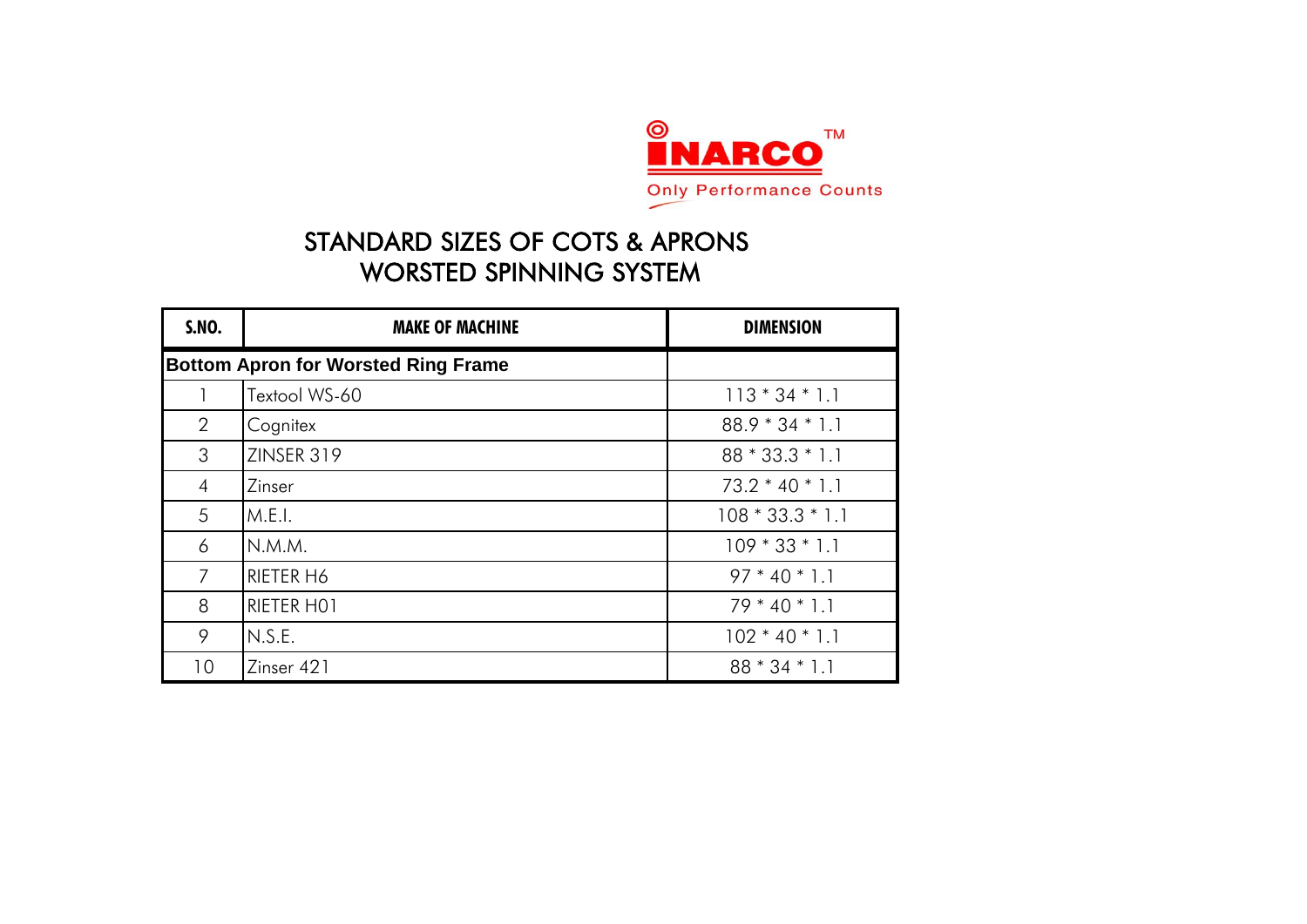

| <b>S.NO.</b>   | <b>MAKE OF MACHINE</b>            | <b>DIMENSION</b> |
|----------------|-----------------------------------|------------------|
|                | <b>Cot for Worsted Ring Frame</b> |                  |
|                | Textool WS-60                     | $19 * 50 * 32$   |
| 2              | Cognitex                          | $19 * 50 * 32$   |
| 3              | ZINSER 319                        | $19 * 50 * 32$   |
| $\overline{4}$ | Zinser                            | $19 * 50 * 32$   |
| 5              | M.E.I.                            | $19 * 50 * 32$   |
| 6              | N.M.M.                            | $19 * 50 * 32$   |
| $\overline{7}$ | RIETER H6                         | $37 * 54 * 34$   |
| 8              | RIETER HOT                        | $37 * 54 * 34$   |
| 9              | N.S.E.                            | $19 * 50 * 32$   |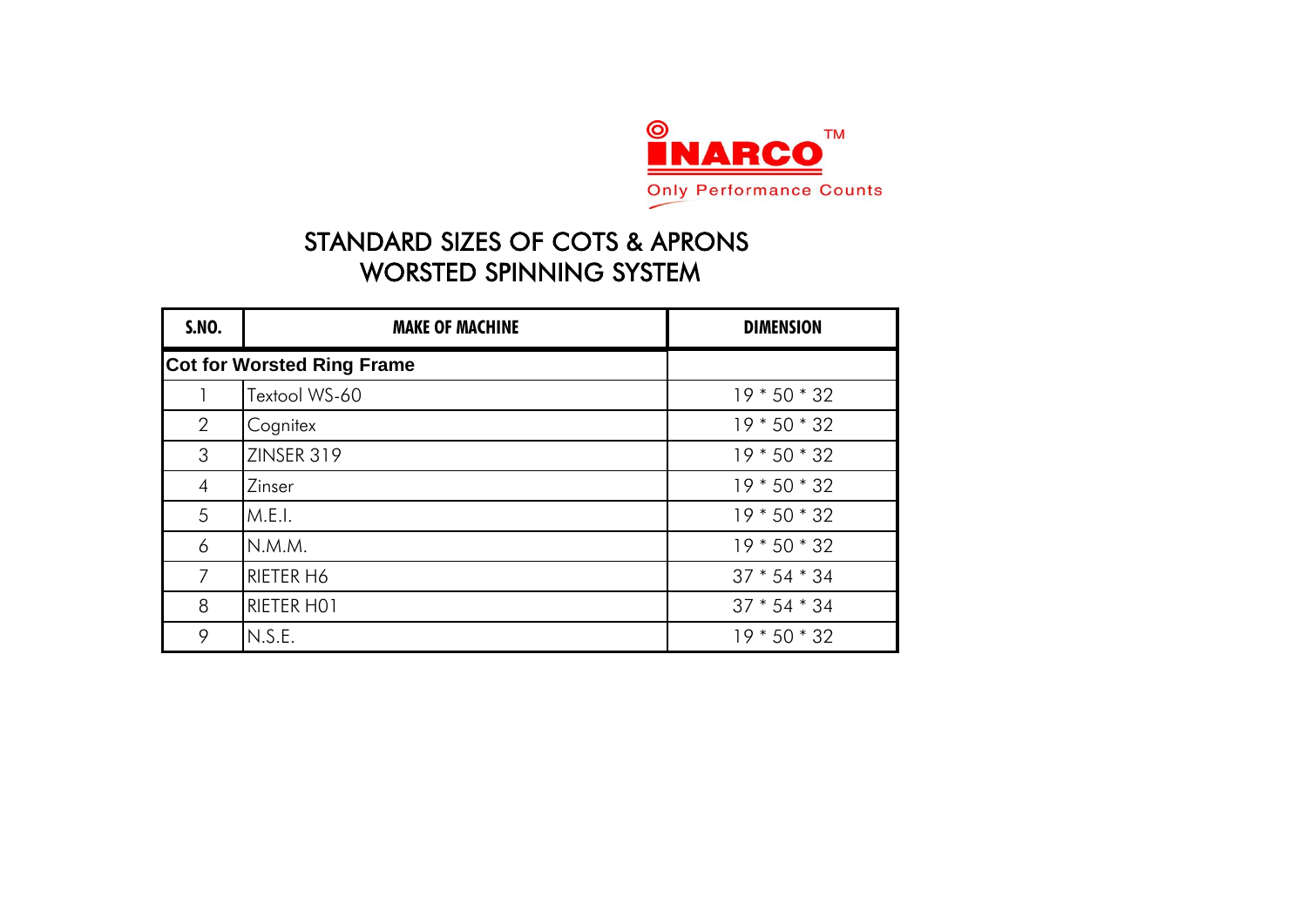

| <b>S.NO.</b> | <b>MAKE OF MACHINE</b>                              | <b>DIMENSION</b>    |  |  |
|--------------|-----------------------------------------------------|---------------------|--|--|
|              | Top Apron for Worsted Speed Frame and Rubbing Frame |                     |  |  |
|              | $IN.S.E BM-14$                                      | $84.2 * 60 * 1.1$   |  |  |
| 2            | $IN.S.E BM-12$                                      | $84 * 62 * 1.1$     |  |  |
| 3            | $IN.S.E FM-4 & FM-5$                                | $146.1 * 145 * 1.6$ |  |  |
|              | $N.S.EFM-7$                                         | $146.1 * 145 * 1.6$ |  |  |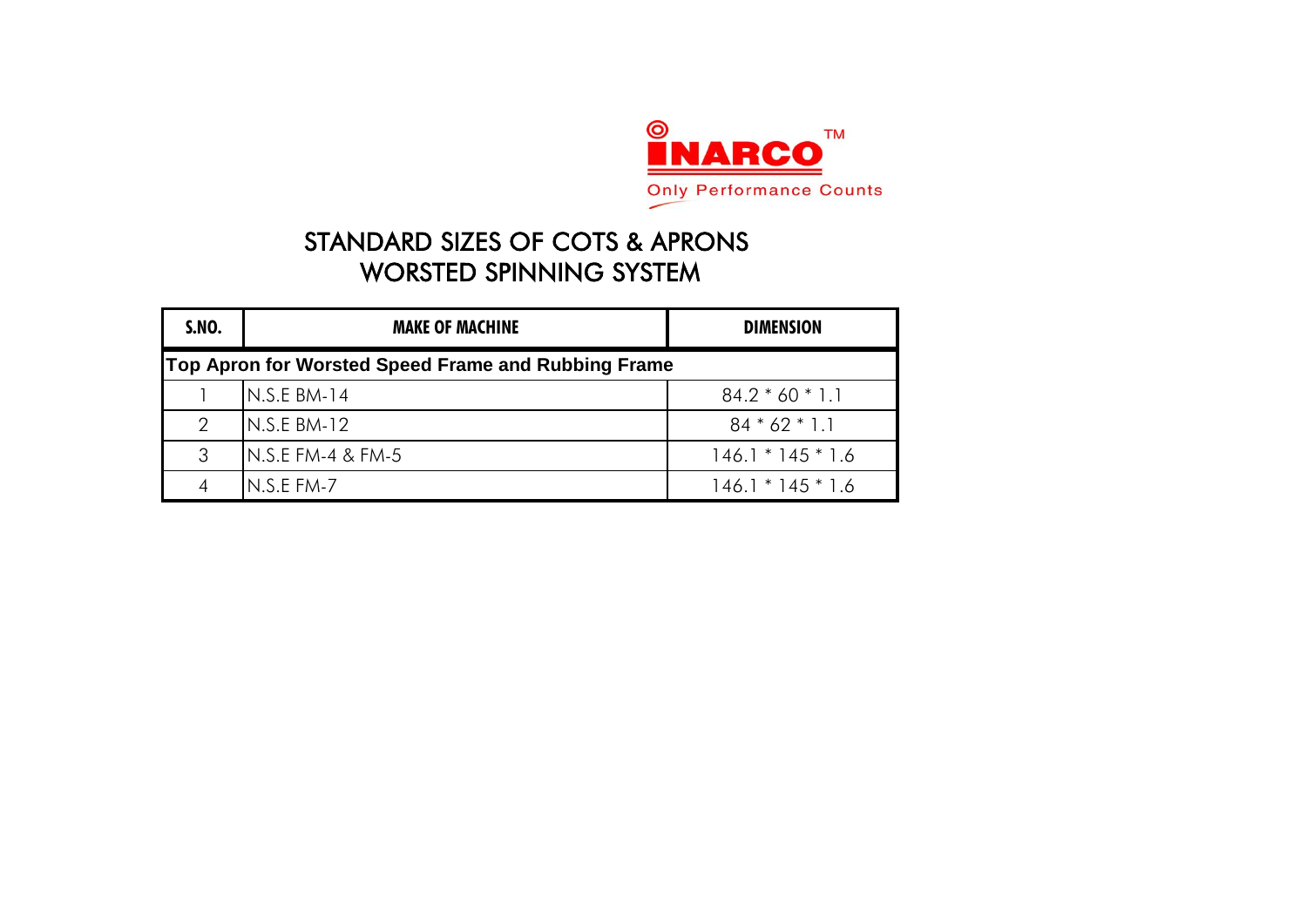

| <b>S.NO.</b>  | <b>MAKE OF MACHINE</b>                                        | <b>DIMENSION</b>    |  |  |
|---------------|---------------------------------------------------------------|---------------------|--|--|
|               | <b>Bottom Apron for Worsted Speed Frame and Rubbing Frame</b> |                     |  |  |
|               | $N.S.E$ BM-14                                                 | $102 * 62 * 1.1$    |  |  |
| $\mathcal{P}$ | $N.S.E$ BM-12                                                 | $92 * 62 * 1.1$     |  |  |
| 3             | N.S.E FM-4 & FM-5                                             | $158 * 145 * 1.6$   |  |  |
|               | $N.S.EFM-7$                                                   | $158.8 * 145 * 1.6$ |  |  |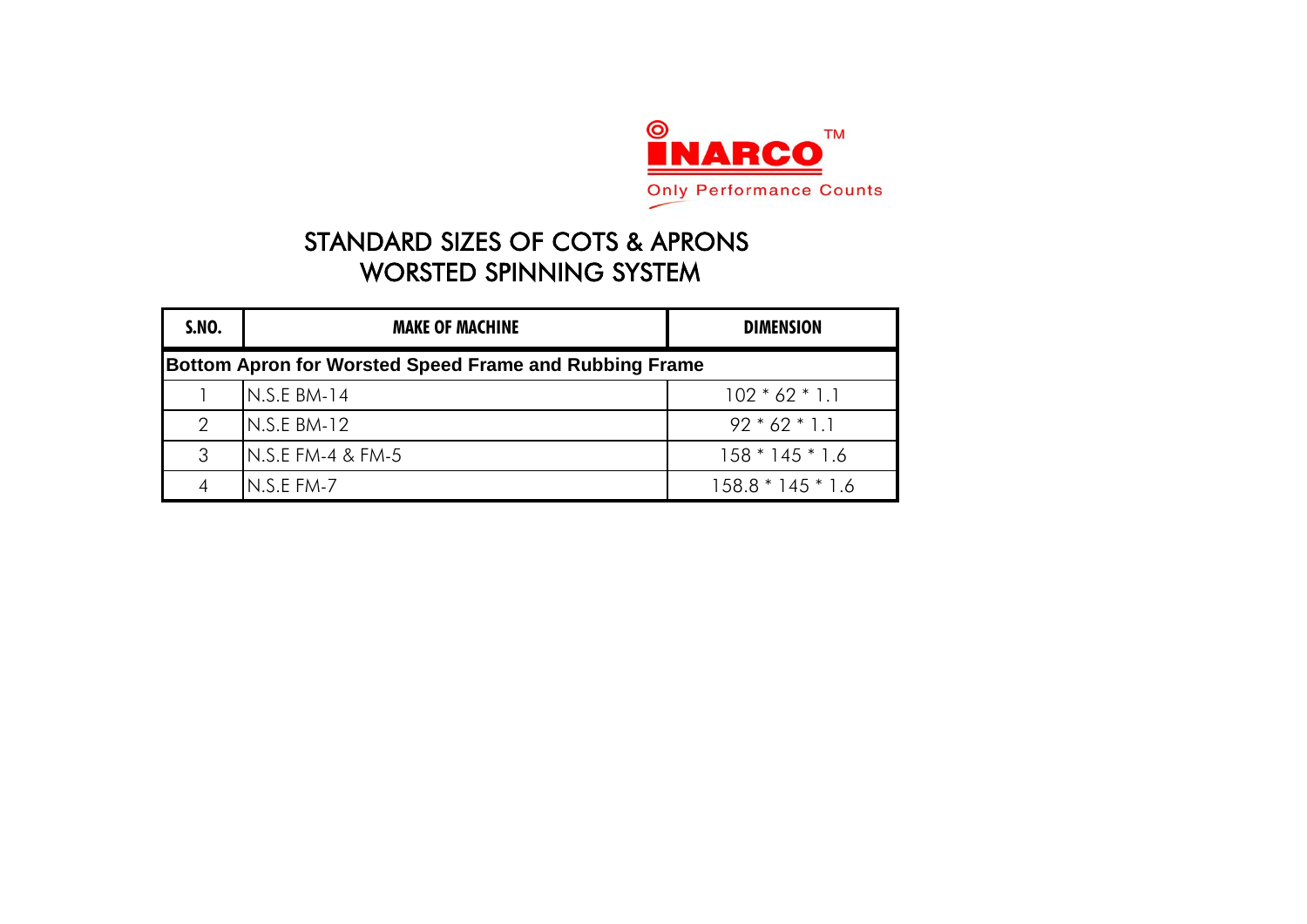

| <b>S.NO.</b> | <b>MAKE OF MACHINE</b>                               | <b>DIMENSION</b> |  |  |
|--------------|------------------------------------------------------|------------------|--|--|
|              | <b>Cot for Worsted Speed Frame and Rubbing Frame</b> |                  |  |  |
|              | $N.S.E$ BM-14                                        | $40 * 60 * 45$   |  |  |
| 2            | $N.S.E$ BM-12                                        | $40 * 60 * 45$   |  |  |
| 3            | <b>I</b> N.S.E FM-4 & FM-5                           | 48 * 70 * 133    |  |  |
|              | $IN.S.E FM-7$                                        | 48 * 73 * 135    |  |  |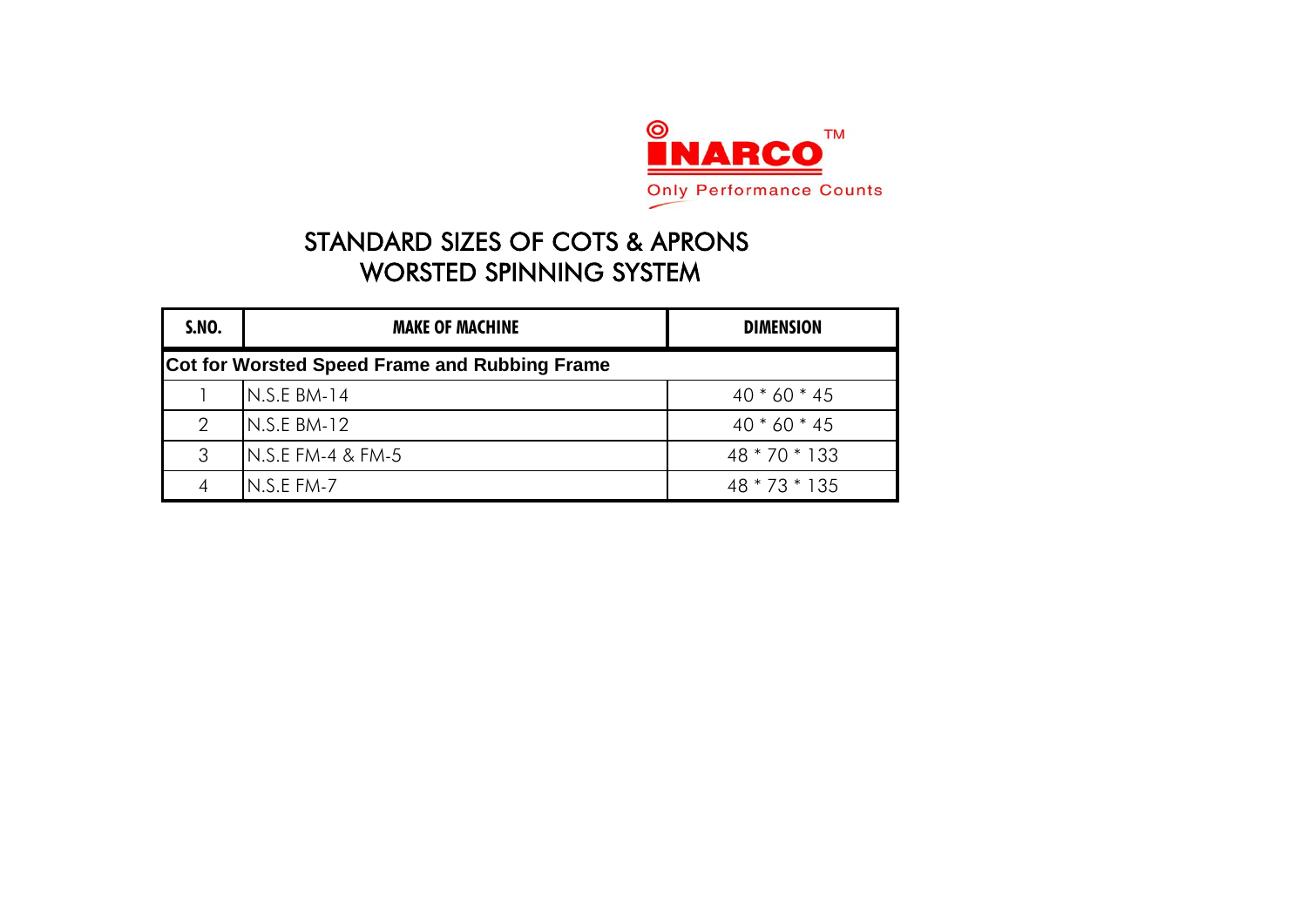

| <b>S.NO.</b>   | <b>MAKE OF MACHINE</b>          | <b>DIMENSION</b>                  | <b>REMARKS</b> |
|----------------|---------------------------------|-----------------------------------|----------------|
|                | <b>Cordless Apron for TFO</b>   |                                   |                |
|                | Veejaylaxmi VJ150HS - TFO       | 70 x 61.70 x 2.10                 |                |
| $\overline{2}$ | Veejaylaxmi VJ180HS - TFO       | 70 x 62.90 x 2.10                 |                |
| 3              | Prerna - TFO                    | 84.20 x 40 x 2.00                 | Knurled        |
| $\overline{4}$ | Volkman VT 08 - TFO             | $97 \times 67 \times 2.10$        |                |
| 5              | Volkman VTS 06 - TFO            | $92.80 \times 127 \times 2.00$    |                |
| 6              | Alidhara TFO                    | 84.20 x 40 x 2.00                 | Knurled        |
| 7              | Star Volkan TFO (Model VT2090F) | $95 \times 46 \times 2.00$        |                |
| 8              | Murata - TFO                    | 95 x 47 x 2.00/2.20               | Knurled        |
| 8.1            | Murata - TFO                    | $95 \times 62 \times 2.00 / 2.20$ | Knurled        |
| 9              | BD 200 (SN) (Open End Spg.)     | $61.70 \times 24 \times 1.00$     |                |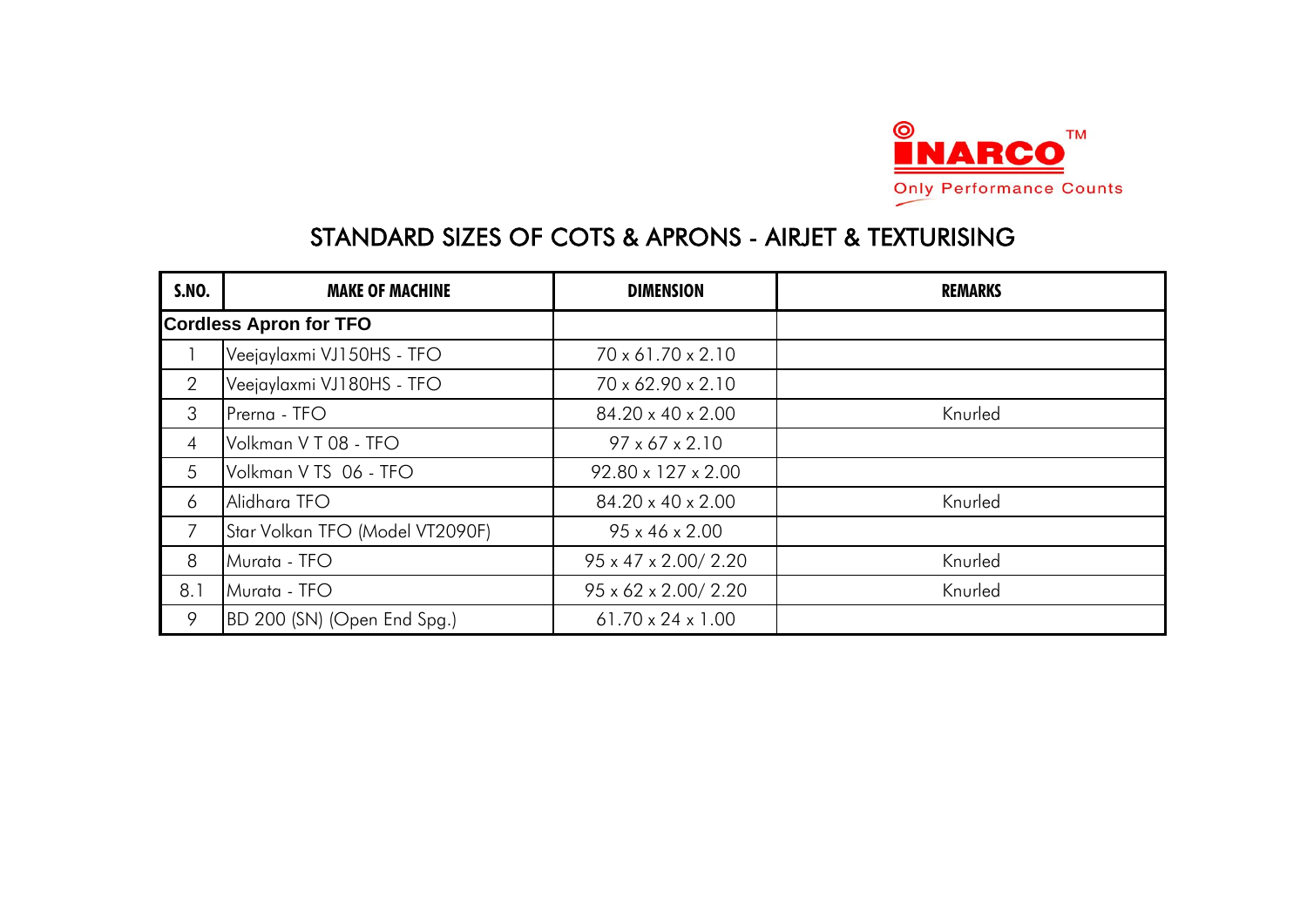

| <b>S.NO.</b>         | <b>MAKE OF MACHINE</b>             | <b>DIMENSION</b>         | <b>REMARKS</b> |
|----------------------|------------------------------------|--------------------------|----------------|
|                      | <b>Cot for Texturising Machine</b> |                          |                |
|                      | <b>Himson</b>                      | $51 \times 64 \times 38$ |                |
| $\cdot$ <sup>1</sup> | <b>Himson</b>                      | $51 \times 65 \times 38$ |                |
|                      | Alidhara Machine                   | $51 \times 63 \times 38$ |                |
| ◠                    | Alidhara Textools                  | 54 x 68 x 38             |                |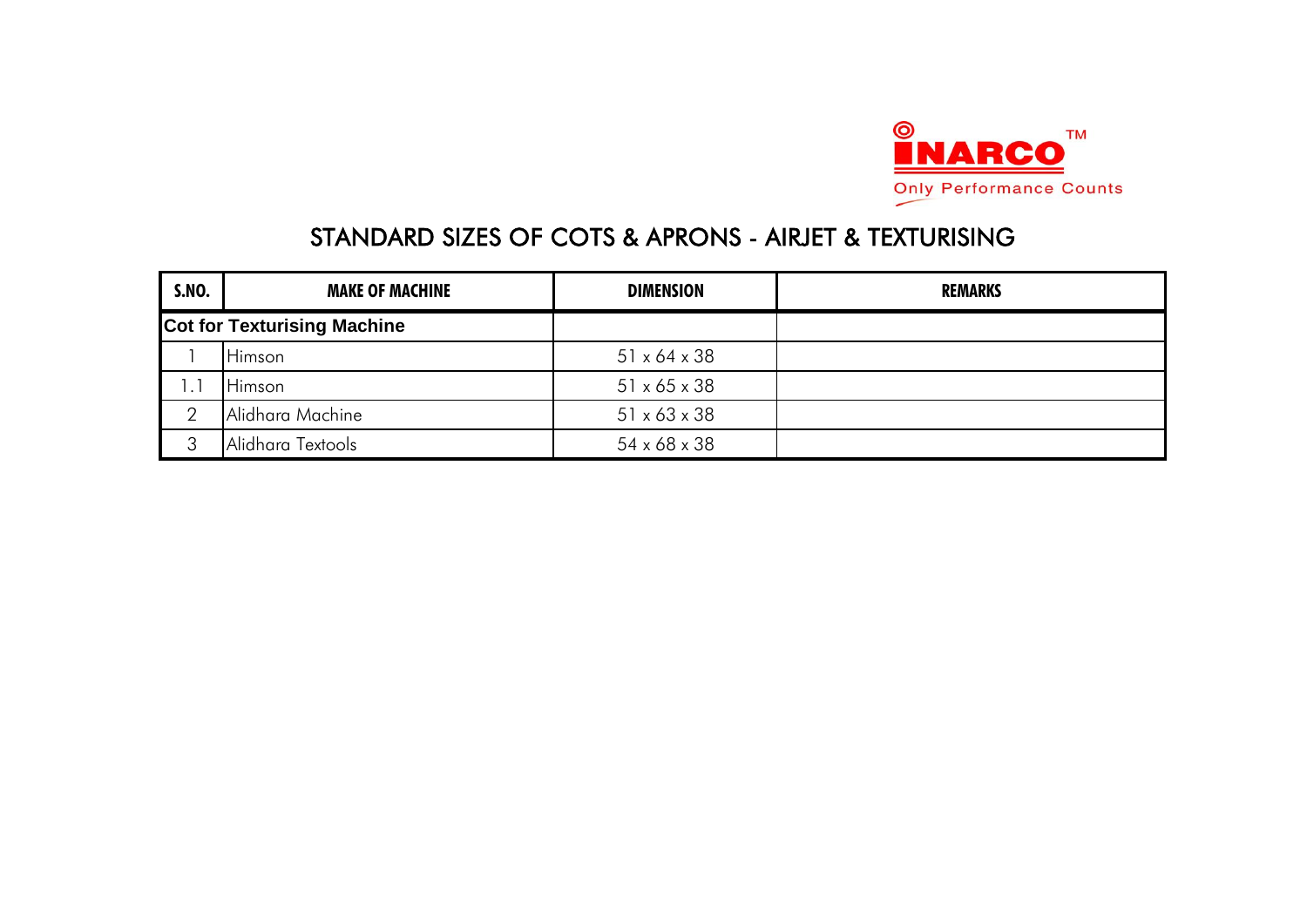

| <b>S.NO.</b>   | <b>MAKE OF MACHINE</b>               | <b>DIMENSION</b>            | <b>REMARKS</b> |
|----------------|--------------------------------------|-----------------------------|----------------|
|                | <b>Apron for Texturising Machine</b> |                             |                |
|                | Murata                               | 100.30 x 30 x 1.10          |                |
| $\overline{2}$ | Barmag                               | $104 \times 30 \times 1.10$ |                |
| 3              | <b>ARCT AIKI</b>                     | $90 \times 29 \times 2$     |                |
| $\overline{4}$ | Toshiba                              | $92 \times 29 \times 1.20$  |                |
| 5              | Teijin                               | 84 x 29 x 1.30              |                |
| 6              | Mitsubishi                           | 87.50 x 30 x 1.20           |                |
| 7              | <b>RPR</b>                           | 85.70 x 29 x 1.20           |                |
| 8              | Alidhara Machines                    | $104 \times 30 \times 1.27$ |                |
| 9              | Alidhara Textools                    | 90 x 30 x 1.27              |                |
| 9.1            | Alidhara Textools                    | 100.30 x 30 x 1.27          |                |
| 9.2            | Alidhara Textools                    | 100.40 x 30 x 1.27          |                |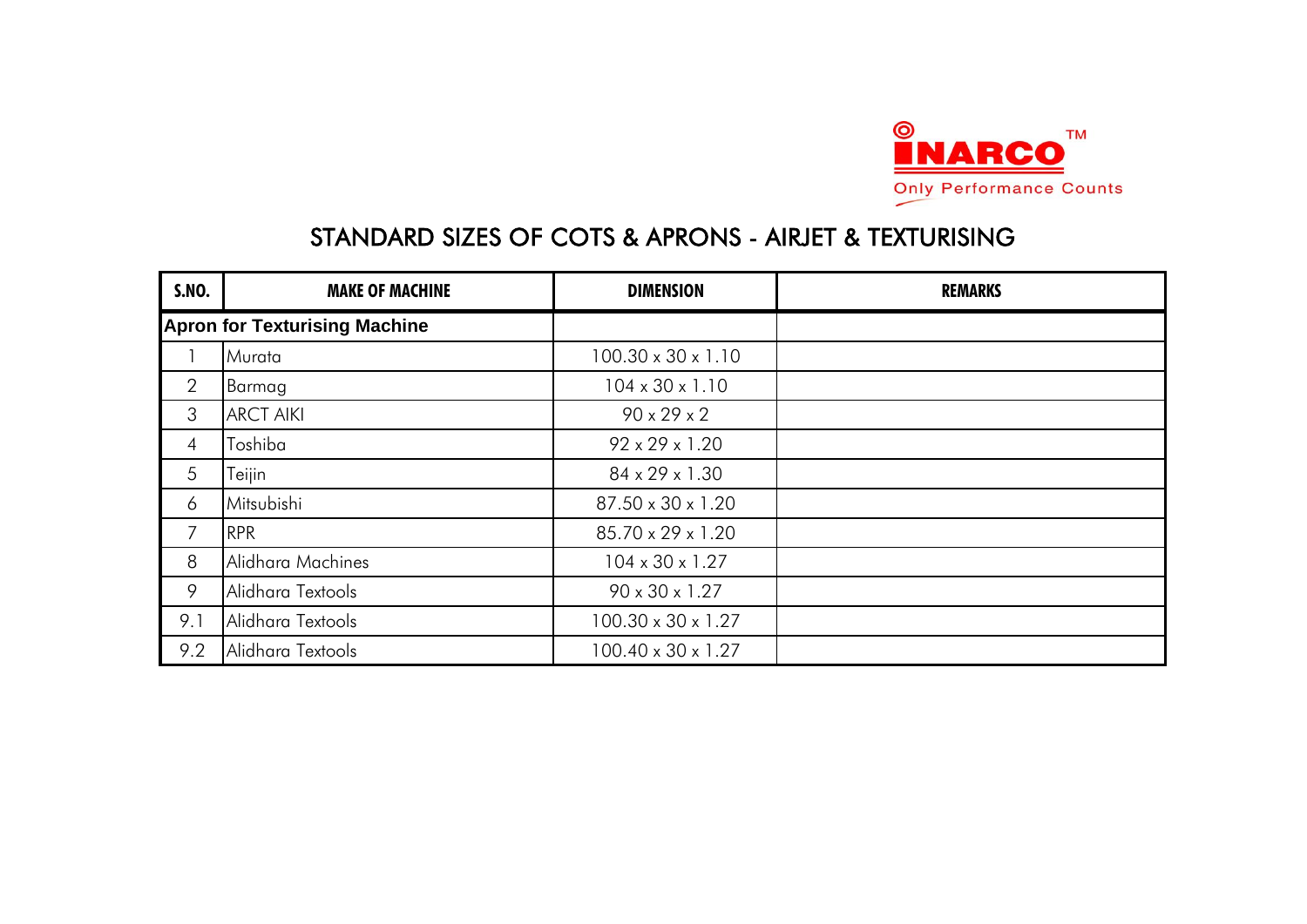

| <b>S.NO.</b> | <b>MAKE OF MACHINE</b>               | <b>DIMENSION</b>                     | <b>REMARKS</b>                            |
|--------------|--------------------------------------|--------------------------------------|-------------------------------------------|
|              | <b>Apron for Murata Jet Spinning</b> |                                      |                                           |
|              | <b>MTS-TOP</b>                       | $43.80 \times 60 \times 1.00 / 1.10$ | Knurled Inner                             |
|              | <b>MTS - BOTTOM</b>                  | $45.40 \times 64 \times 1.00 / 1.10$ | Knurled Inner                             |
|              | <b>MVS TOP</b>                       | $37 \times 32 \times 1.00$           | Knurled Inner (Vortex spinning 861 Model) |
|              | <b>MVS BOTTOM</b>                    | $38 \times 34 \times 1.00$           | Knurled Inner (Vortex spinning 861 Model) |